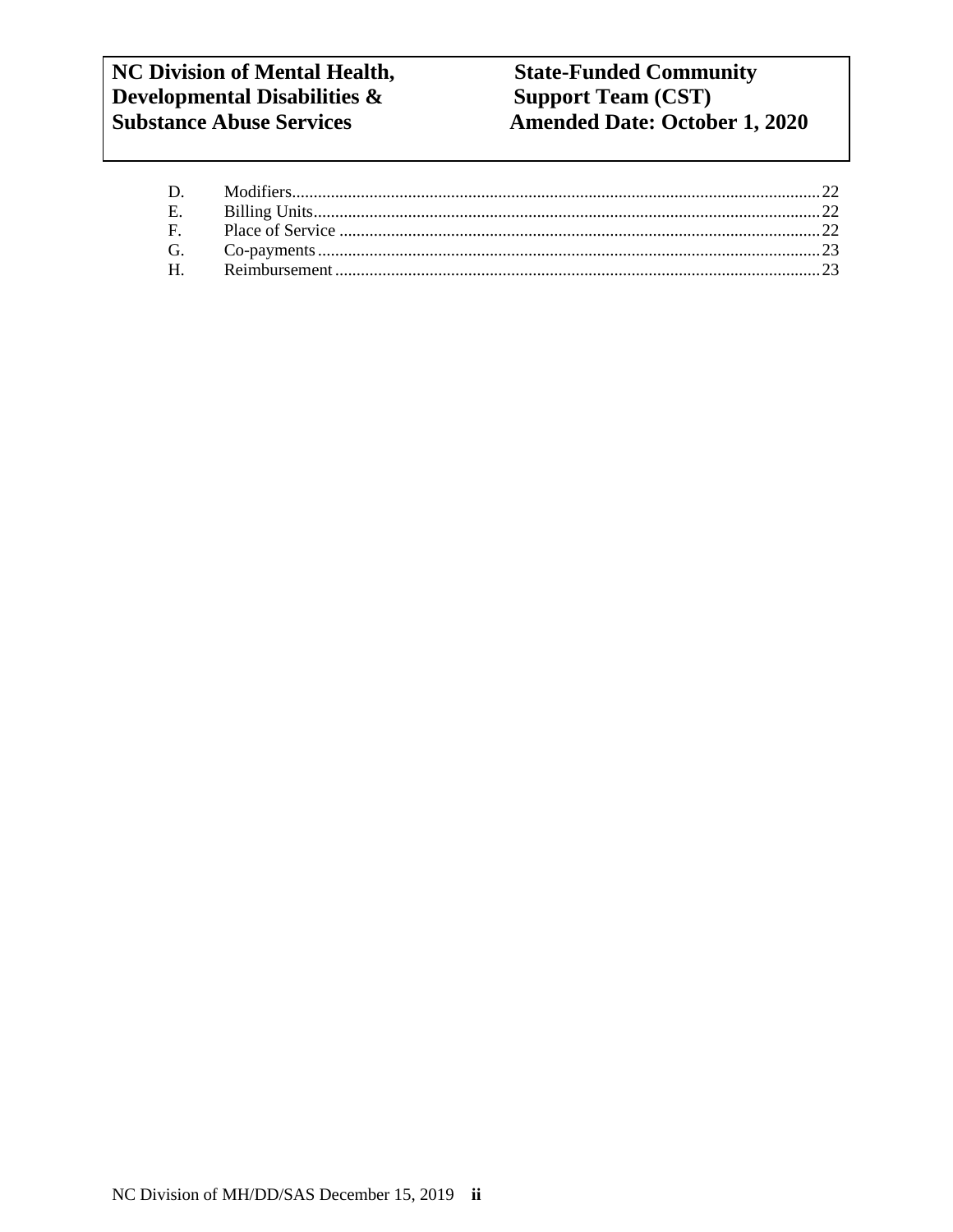# <span id="page-2-0"></span>**1.0 Description of the Service**

Community Support Team (CST) provides direct support to adults with a Diagnostic and Statistical Manual of Mental Disorders Fifth Edition (DSM-5) diagnosis of mental illness, substance use, or comorbid disorder and who have complex and extensive treatment needs. This service consists of community-based mental health and substance use services, and structured rehabilitative interventions intended to increase and restore an individual's ability to live successfully in the community. The team approach involves structured, face-to-face therapeutic interventions that assist in reestablishing the individual's community roles related to the following life domains: emotional, behavioral, social, safety, housing, medical and health, educational, vocational, and legal.

This is an intensive community-based rehabilitation team service that provides direct treatment and restorative interventions as well as case management. CST is designed to provide:

- a. symptom stability by reducing presenting psychiatric or substance use disorder symptoms;
- b. restorative interventions for development of interpersonal, community, coping and independent living skills;
- c. psychoeducation;
- d. first responder intervention to deescalate a crisis; and
- e. service coordination and ensure linkage to community services and resources.

This team service consists of a variety of interventions available 24-hours-a-day, 7-days-a-week, 365 days-a-year, and delivered by the CST staff, who maintain contact and intervene as one organizational unit. CST services are provided through a team approach, however discrete interventions may be delivered by any one or more team members if clinically indicated. Not all team members are required to provide direct intervention to each individual on the caseload. The Team Lead shall provide direct clinical interventions with each individual receiving this service.

#### <span id="page-2-1"></span>**1.1 Definitions**

None

# <span id="page-2-4"></span><span id="page-2-3"></span><span id="page-2-2"></span>**2.0 Eligibility Requirements**

### **2.1 Provisions**

### **2.1.1 General**

An eligible individual shall be enrolled in with the LME-MCO on or prior to the date of service, meet the criteria for a state-funded Benefit Plan that covers this service and shall meet the criteria in **Section 3.0 of this policy**.

#### <span id="page-2-5"></span>**2.1.2 Specific**

State funds shall cover Community Support Team services for an eligible individual who is 18 years of age and older and meets the criteria in **Section 3.0** of this policy.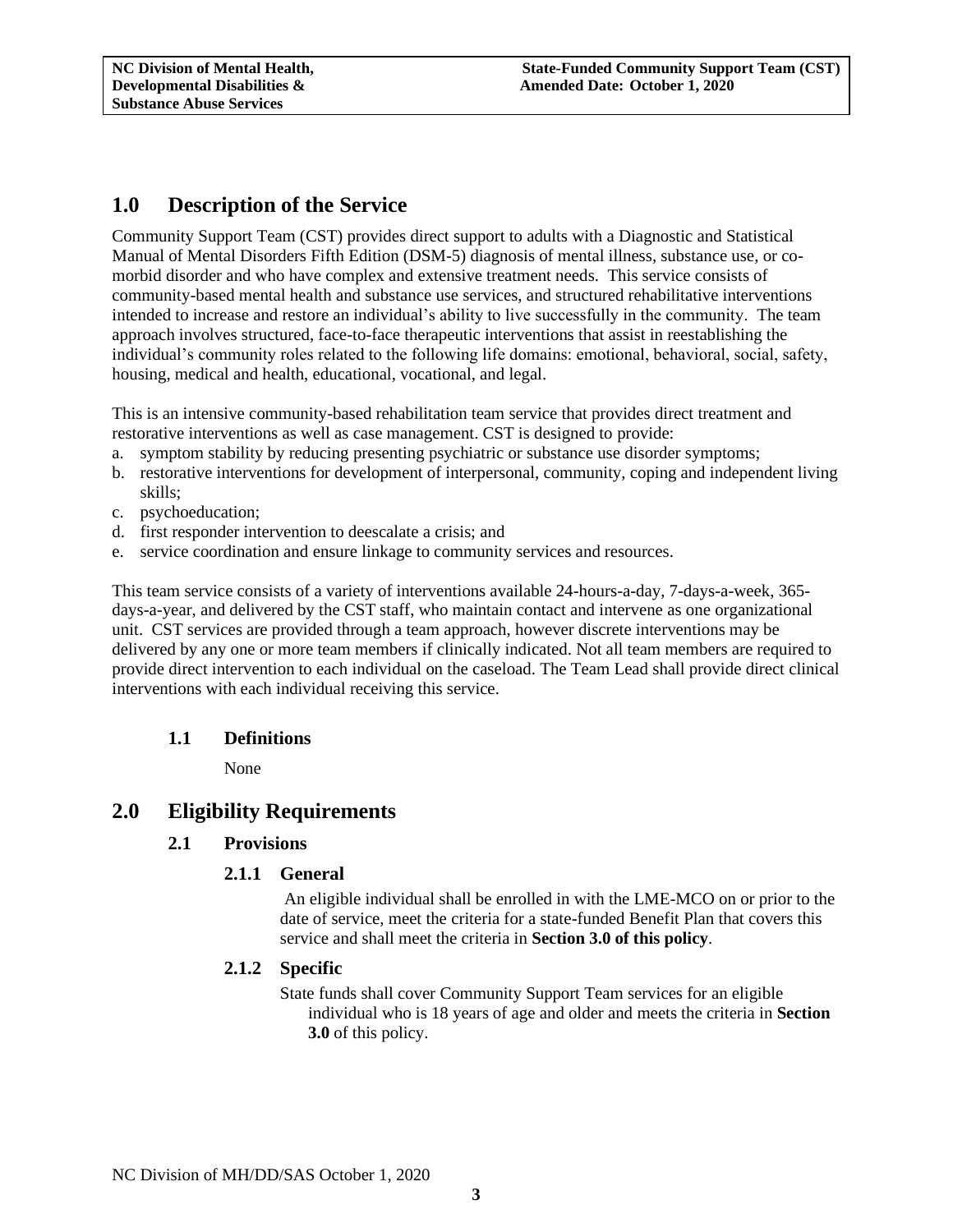# <span id="page-3-1"></span><span id="page-3-0"></span>**3.0 When the Service Is Covered**

## **3.1 General Criteria Covered**

State funds shall cover the service related to this policy when medically necessary, and:

- a. the service is individualized, specific, and consistent with symptoms or confirmed diagnosis of the illness or injury under treatment, and not in excess of the individual's needs;
- b. the service can be safely furnished, and no equally effective and more conservative or less costly treatment is available statewide; and
- c. the service is furnished in a manner not primarily intended for the convenience of the individual, the individual's caretaker, or the provider.

# <span id="page-3-3"></span><span id="page-3-2"></span>**3.2 Specific Criteria Covered**

### **3.2.1 Specific criteria covered by State Funds**

State funds shall cover Community Support Team (CST) when ALL following criteria are met:

- a. The individual has a mental health or substance use disorder (SUD) diagnosis as defined by the DSM-5, or any subsequent editions of this reference material, other than a sole diagnosis of intellectual and developmental disability;
- b. There is documented, significant impairment in at least two of the life domains (emotional, social, safety, housing, medical or health, educational, vocational, and legal). This impairment is related to the individual's diagnosis and impedes the individual's use of the skills necessary for independent functioning in the community;
- c. For an individual with a primary substance use disorder diagnosis, the American Society for Addiction Medicine Criteria Level I or higher level is met;
- d. The individual is capable of developing skills to manage symptoms, make behavioral changes, and respond favorably to therapeutic interventions; and there is no evidence to support that alternative interventions would be more effective, based on North Carolina community practice standards; and
- e. Two or more of the following conditions related to the diagnosis are present:
	- 1. The individual requires active rehabilitation and support services to achieve the restoration of functioning and community integration and valued life roles in social, employment, daily living, personal wellness, educational or housing domains;
	- 2. Deterioration in functioning in the absence of community-based services and supports would lead to hospitalization, other long-term treatment setting or congregate care, such as adult care or assisted living;
	- 3. The individual's own resources and support systems are not adequate to provide the level of support needed to live safely in the community;
	- 4. One or more admissions in an acute psychiatric hospital or use of crisis or emergency services per calendar year, or a hospital stay more than 30-calendar days within the past calendar year;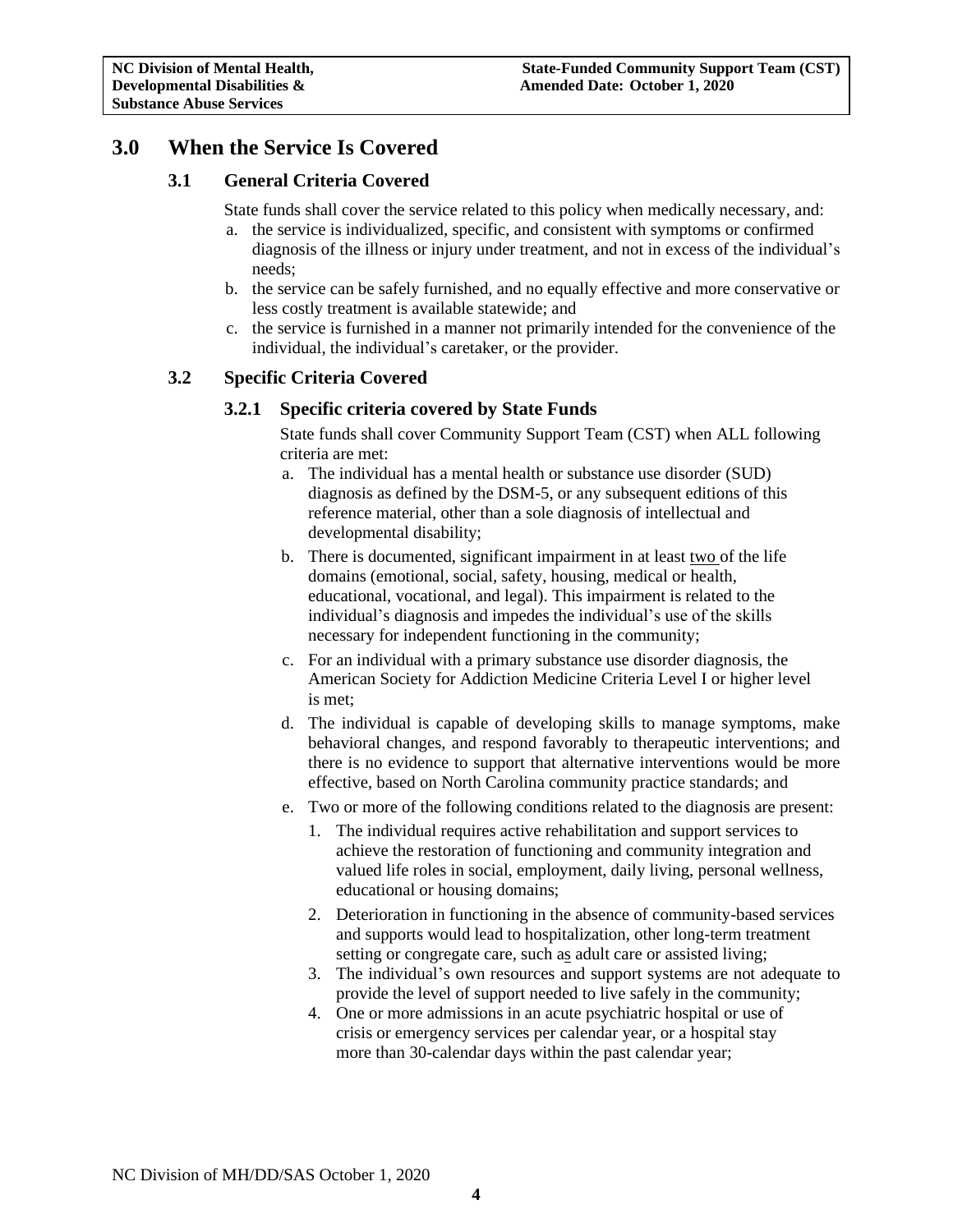- 5. Pending discharge (less than 30-calendar days) from an adult care home, acute psychiatric hospital, emergency department or other crisis setting;
- 6. Traditional behavioral health services alone, are not clinically appropriate to prevent the individual's condition from deteriorating (such as missing office appointments, difficulty maintaining medication schedules);
- 7. Legal issues related to the individual's mental or substance use disorder diagnosis;
- 8. Homeless or at high risk of homelessness due to residential instability resulting from the individual's mental health or substance use disorder diagnosis or has difficulty sustaining a safe stable living environment; or
- 9. Clinical evidence of suicidal gestures, persistent ideation, or both in past three months.

### **Admission Criteria**

A comprehensive clinical assessment (CCA) is completed by a licensed clinician that meet the criteria included in 10A NCAC 27G. 0104 (12). The CCA demonstrates medical necessity must be completed prior to the provision of this service. If a substantially equivalent assessment is available, reflects the current level of functioning, and contains all the required elements as outlined in community practice standards as well as in all applicable federal and state requirements, it may qualify as a current CCA. Relevant diagnostic information must be obtained and documented in the individual's Person-Centered Plan (PCP).

#### **Continued Stay Criteria**

- a. The desired outcome or level of functioning has not been restored, improved, or sustained over the time frame outlined in the individual's PCP; or the individual continues to be at risk for relapse based on current clinical assessment, and history, or the tenuous nature of the functional gains; and
- b. ONE of the following applies:
	- 1. The individual has achieved current PCP goals and additional goals are indicated, as evidenced by documented symptoms;
	- 2. The individual is making satisfactory progress toward meeting goals and there is documentation supporting continuation of this service is effective in addressing the goals outlined in the PCP;
	- 3. The individual is making some progress, but the specific interventions in the PCP need to be modified so that greater gains, which are consistent with the individual's pre-morbid or potential level of functioning are possible; OR
	- 4. The individual fails to make progress or demonstrates regression in meeting goals through the interventions outlined in the PCP. The individual must be reassessed to identify any unrecognized co-occurring disorders, and treatment recommendations need to be revised based on the findings.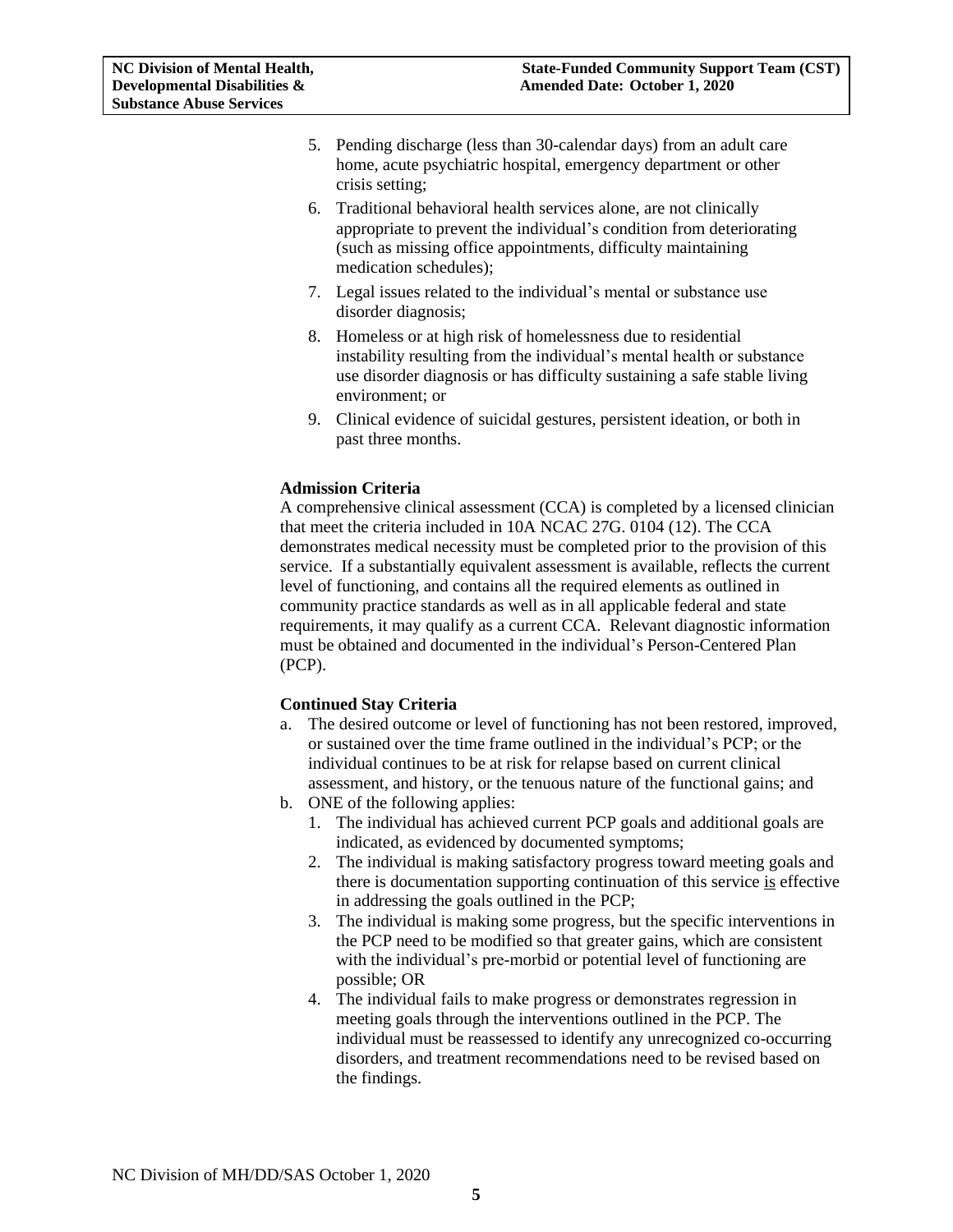### **Transition and Discharge Criteria**

The individual meets the criteria for discharge if any ONE of the following applies:

- a. The individual's level of functioning has improved with respect to the goals outlined in the PCP, inclusive of a transition plan to step down to a lower level of care;
- b. The individual has achieved positive life outcomes that support stable and ongoing recovery, and is no longer in need of CST services;
- c. The individual has made limited or no progress, and all reasonable strategies and interventions have been exhausted, indicating a need for more intensive services; or
- d. The individual or person legally responsible for the individual requests a discharge from the service.

# <span id="page-5-1"></span><span id="page-5-0"></span>**4.0 When the Service Is Not Covered**

### **4.1 General Criteria Not Covered**

State funds shall not cover the service related to this policy when:

a. the individual does not meet the eligibility requirements listed in **Section 2.0;**

- b. the individual does not meet the criteria listed in **Section 3.0;**
- c. the service duplicates another provider's service; or
- d. the service is experimental, investigational, or part of a clinical trial.

### <span id="page-5-3"></span><span id="page-5-2"></span>**4.2 Specific Criteria Not Covered**

### **4.2.1 Specific Criteria Not Covered by State Funds**

State funds shall not cover these activities:

- a. Transportation for the individual or family members;
- b. Any habilitation activities;
- c. Time spent doing, attending or participating in recreational activities unless tied to specific planned social skill assistance;
- d. Clinical and administrative supervision of CST staff, which is covered as an indirect cost and part of the rate;
- e. Covered services that have not been rendered;
- f. Childcare services or services provided as a substitute for the parent or other individuals responsible for providing care and supervision;
- g. Services provided to teach academic subjects or as a substitute for education personnel;
- h. Interventions not identified on the individual's Person-Centered Plan;
- i. Services provided without prior authorization;
- j. Services provided to children, spouse, parents or siblings of the individual under treatment or others in the individual's life to address problems not directly related to the individual's needs and not listed on the Person-Centered Plan; and
- k. Payment for room and board.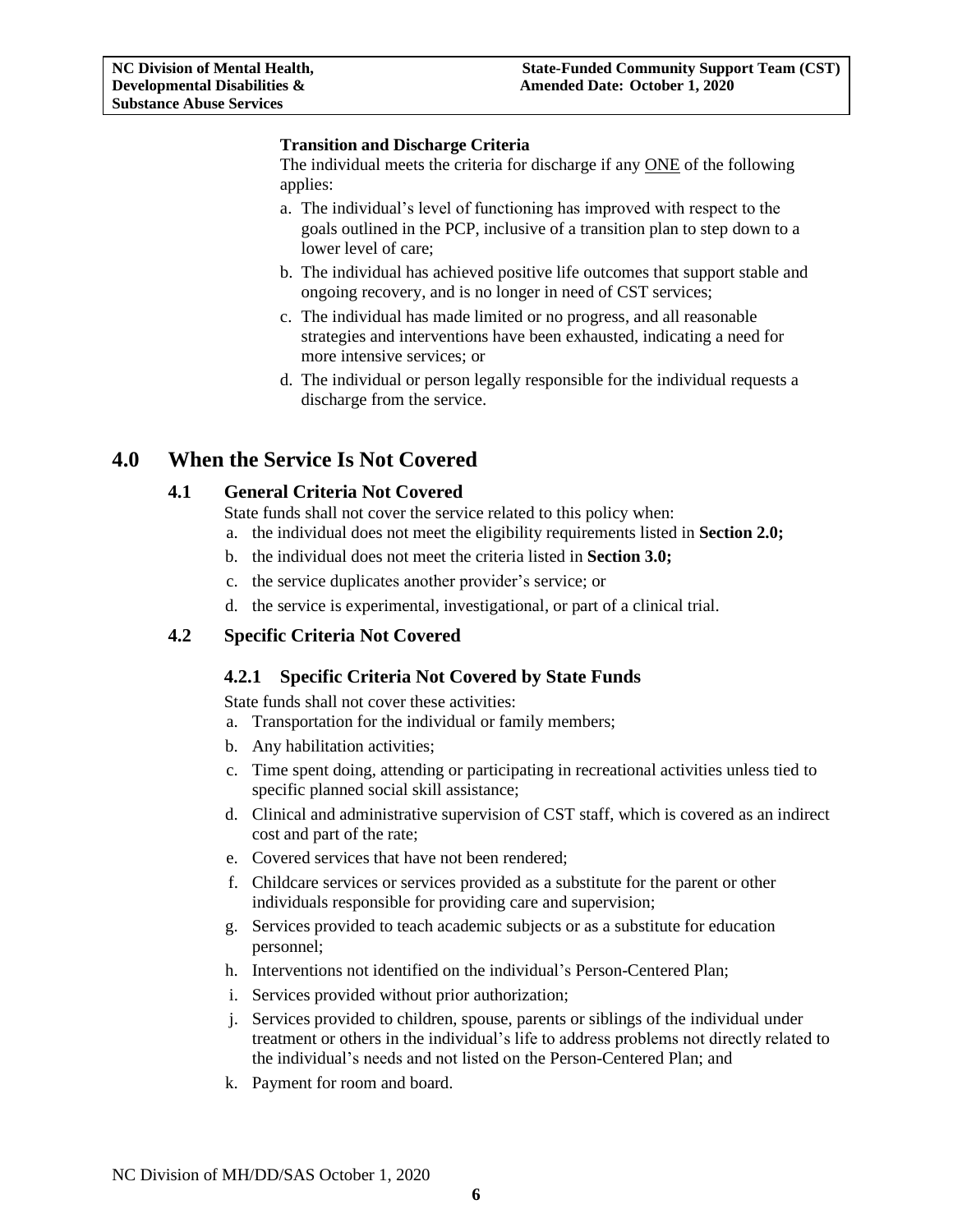# <span id="page-6-1"></span><span id="page-6-0"></span>**5.0 Requirements for and Limitations on Coverage**

# **5.1 Prior Approval**

Upon admission to Community Support Team, an individual is allowed up to 36 units of service for an initial 30-day pass-through (calendar days). An authorization from the approved Department of Health and Human Services (DHHS) utilization review contractor is required after this initial 30-day pass-through. This pass-through is available only once per treatment episode per state fiscal year.

# <span id="page-6-3"></span><span id="page-6-2"></span>**5.2 Prior Approval Requirements**

# **5.2.1 General**

The provider(s) shall submit to the LME-MCO the following:

- a. the prior approval request; and
- b. all health records and any other records that support the individual has met the specific criteria in **Subsection 3.2** of this policy.

# <span id="page-6-4"></span>**5.2.2 Specific**

Utilization management of covered services is a part of the assurance of medically necessary service provision. Authorization, which is an aspect of utilization management, validates approval to provide a medically necessary covered service to an eligible individual.

# **Initial Authorization**

Services are based upon a finding of medical necessity, must be directly related to the individual's diagnostic and clinical needs, and are expected to achieve the specific rehabilitative goals detailed in the individual's Person-Centered Plan (PCP). Medical necessity is determined by North Carolina community practice standards, as verified by the LME-MCO who evaluates the request to determine if medical necessity supports intensive services. Medically necessary services are authorized in the most cost-effective modes, if the treatment that is made available is similarly efficacious as services requested by the individual's physician, therapist, or another licensed practitioner. The medically necessary service must be recognized as an accepted method of medical practice or treatment.

To request an initial authorization, the CCA, service order for medical necessity, PCP, and the required LME-MCO authorization request form must be submitted to the LME-MCO within the first 30-calendar days of service. State funds may cover up to 128 units for 60-calendar days for the initial authorization period.

For an individual searching for stable housing in the community and require permanent supportive housing interventions, up to 420 units may be approved for the initial authorization period.

### **Reauthorization**

State funds may cover up to 192 units for a 90-day reauthorization. For an individual searching for stable housing in the community and require permanent supportive housing interventions, state funds may cover up to 630 units for a 90 day reauthorization. It is expected that service intensity titrates down as the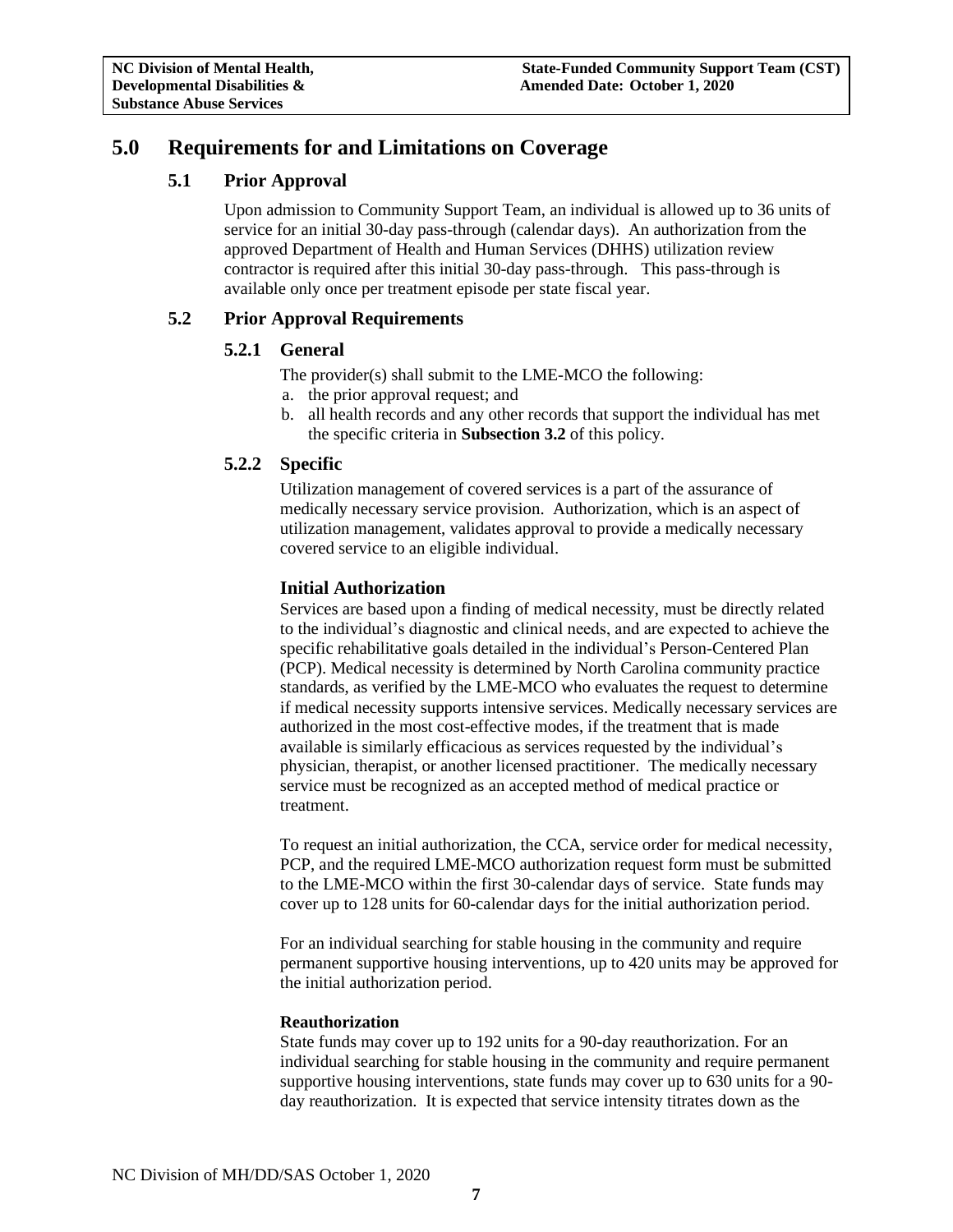individual demonstrates improvement in targeted life domains. Reauthorization shall be submitted prior to initial or concurrent authorization expiring. Authorizations are based on medical necessity documented in the PCP, the authorization request form, and supporting documentation.

When it is medically necessary for services to be authorized for more than six months, a new comprehensive clinical assessment (CCA) or an addendum to the original CCA must be completed and submitted with a new service authorization request.

### <span id="page-7-0"></span>**5.3 Additional Limitations or Requirements**

- a. An individual will be offered a choice of CST providers that include Certified Peer Support Specialist (CPSS) on the team if it is medically necessary that the individual have a CPSS.
- b. An individual can receive CST services from only one provider organization during any active authorization period. The individual may choose a new provider at any time, which will initiate a new service authorization request and a new authorization period.
- c. Family members or legally responsible persons of the individual are not eligible to provide this service.
- d. CST must not be provided in conjunction with Assertive Community Treatment Team Services.
- e. CST may not be provided during the same authorization period as any other State Plan service that contains duplicative service components.
- f. CST may not be provided to individuals residing in Institutions for Mental Disease (IMD) regardless of the facility type.
- g. For the purpose of helping an individual transition to and from a service (facilitating an admission to a service, discharge planning, or both) and ensuring that the service provider works directly with the CST staff. CST services may be provided and billed for a maximum of eight units for the first and last 30-day period for individuals who are authorized to receive one of the following services:
	- 1. Assertive Community Treatment Team
	- 2. Substance Abuse Intensive Outpatient Program
	- 3. Substance Abuse Comprehensive Outpatient Treatment

#### <span id="page-7-1"></span>**5.4 Service Orders**

Service orders are a mechanism to demonstrate medical necessity for a service and are based upon an assessment of the individual's needs. A signed service order must be completed by a physician, licensed psychologist, physician assistant, or nurse practitioner, per his or her scope of practice. Service orders are valid for twelve (12) months. Medical necessity must be revisited, and service must be ordered at least annually, based on the date of the original service order.

ALL the following apply to a service order:

- a. Backdating of the service order is not allowed;
- b. Each service order must be signed and dated by the authorizing professional and must indicate the date on which the service was ordered; and
- c. A service order must be in place prior to or on the first day that the service is initially provided, to bill state funds for the service.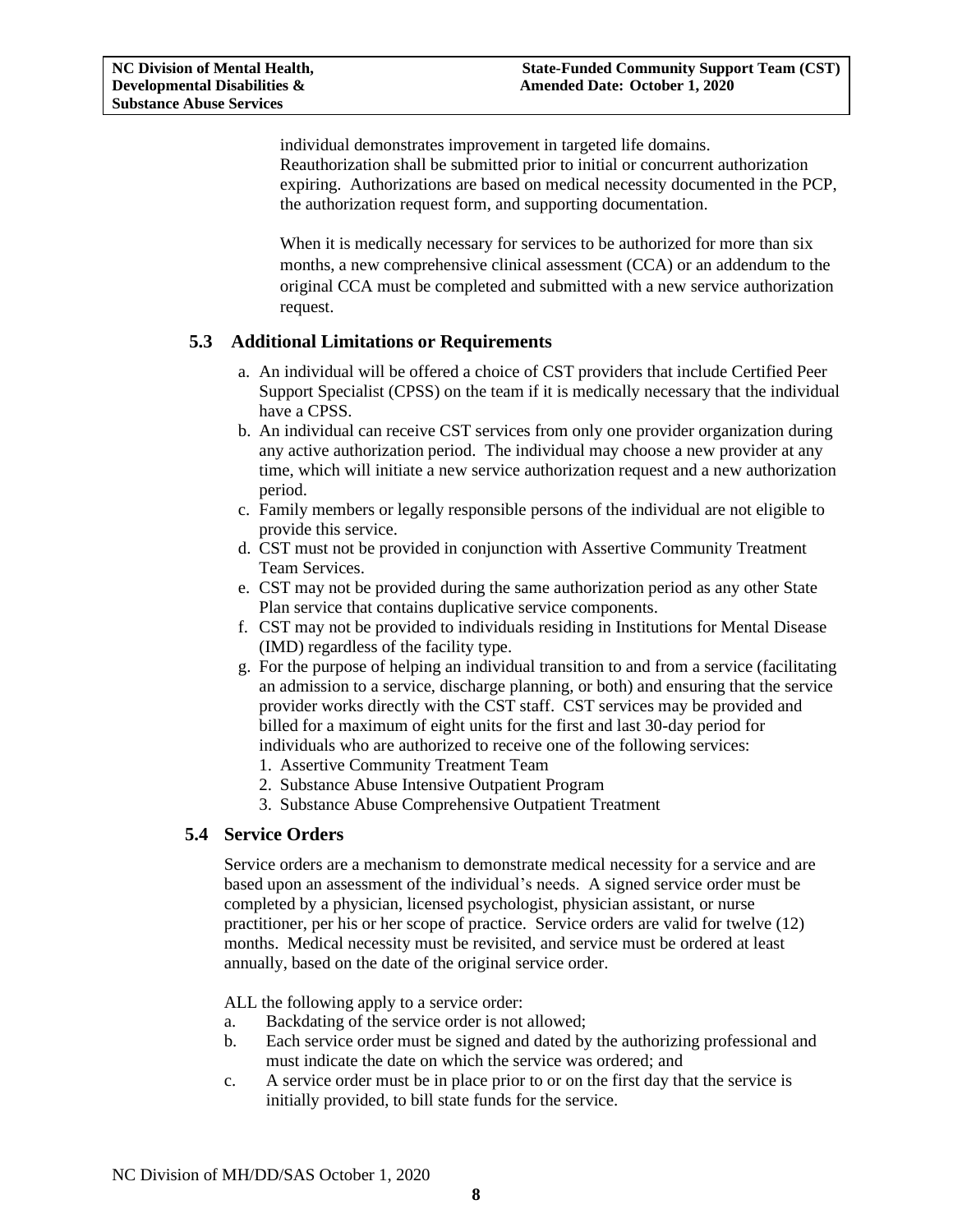# <span id="page-8-0"></span>**5.5 Documentation Requirements**

The service record documents the nature and course of an individual's progress in treatment. To bill state funds, providers must ensure that their documentation is consistent with the requirements contained in this policy. The staff member who provides the service is responsible for documenting the services billed to and reimbursed with state funds. The staff person who provides the service must sign and date the written entry. The signature must contain the credentials for professional or job title for associate professional. A qualified professional (QP) is not required to countersign service notes written by staff who do not have QP status. The PCP and a documented discharge plan must be discussed with the individual and documented in the service record.

# <span id="page-8-1"></span>**5.5.1 Contents of a Service Note**

For CST, a full-service note is required for each contact or intervention for each date of service, written and signed by the staff who provided the service. More than one intervention, activity, or goal may be reported in one service note, if applicable. A service note must contain ALL the following elements:

- a. Individual's name;
- b. Service record identification number;
- c. Date of the service provision;
- d. Name of service provided;
- e. Type of contact (face-to-face, phone)
- f. Place of service;
- g. Purpose of contact as it relates to the PCP goals:
- h. Description of the intervention provided. Documentation of the intervention must accurately reflect treatment for the duration of time indicated;
- i. Duration of service, amount of time spent performing the intervention;
- j. Assessment of the effectiveness of the intervention and the individual's progress towards the individual's goals;
- k. Date and signature and credentials or job title of the staff member who provided the service; and
- l. Each service note page must be identified with the individual's name and service record number.

# <span id="page-8-2"></span>**6.0 Provider(s) Eligible to Bill for the Service**

To be eligible to bill for the service related to this policy, the provider(s) shall:

- a. Meet state funded Benefit Plan criteria eligibility for participation;
- b. have a current and signed Department of Health and Human Services (DHHS) Provider Administrative Participation Agreement; and
- c. bill only for services that are within the scope of their clinical practice, as defined by the appropriate licensing entity.
- <span id="page-8-3"></span>**6.1 Provider Qualifications and Occupational Licensing Entity Regulations**

CST services must be delivered by providers employed by mental health or substance abuse provider organizations that:

- a. are currently certified as a Critical Access Behavioral Healthcare Agency (CABHA);
- b. meet the provider qualification policies, procedures, and standards established by the NC DMH/DD/SAS;
- c. meet the requirements of 10A NCAC 27G;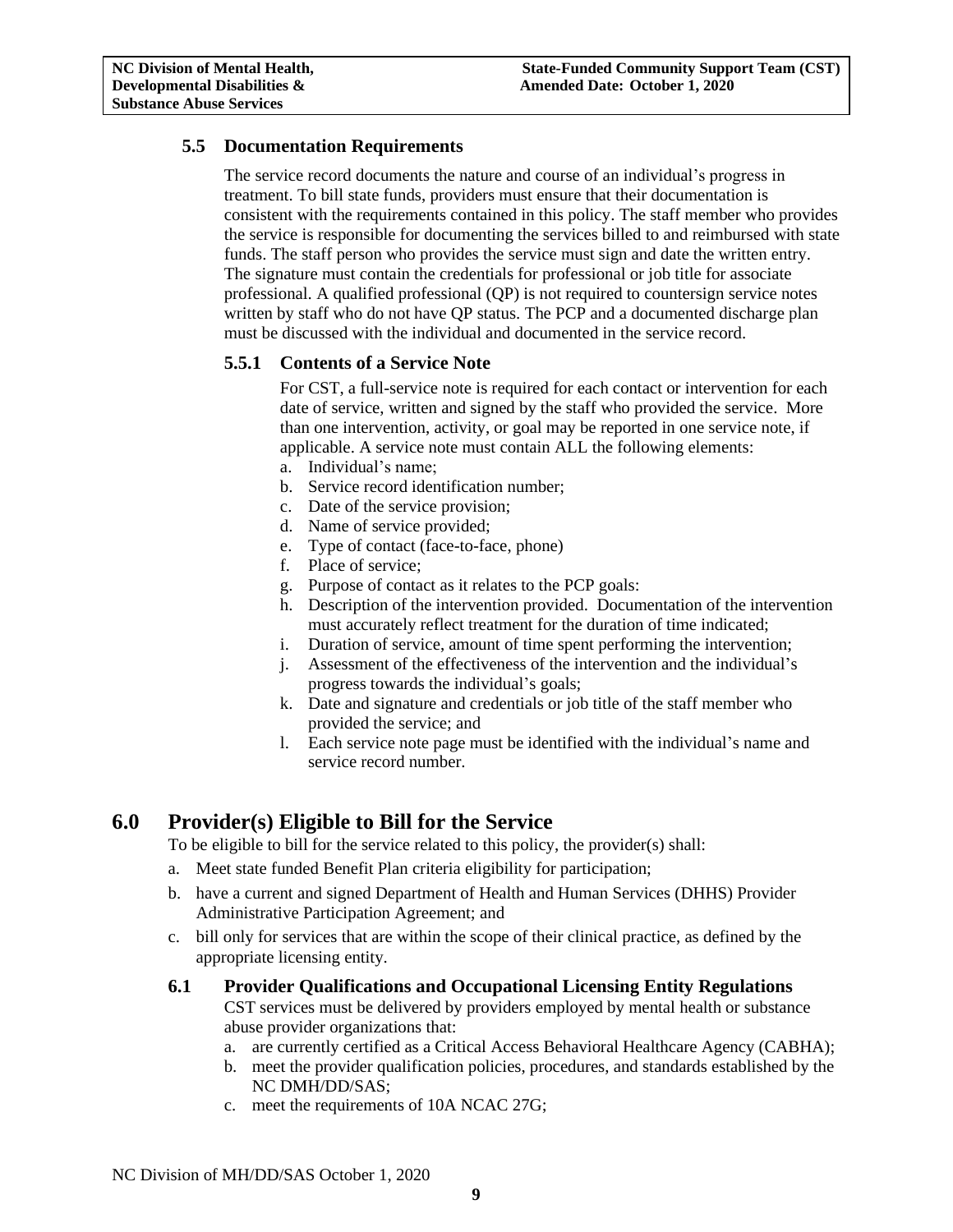- d. demonstrate that they meet these standards by being credentialed and contracted by the LME-MCO;
- e. within one year of enrollment as a provider receiving state funds for reimbursement, achieve national accreditation with at least one of the designated accrediting agencies;
- f. become established as a legally constituted entity capable of meeting all the requirements of the LME-MCO Enrollment Agreement, Joint Communication Bulletins and service implementation standards.

### <span id="page-9-0"></span>**6.2 Provider Certifications**

The CST shall be able to provide multiple contacts a week, daily, if needed, based on the severity of the individual's mental health and substance use disorder clinical and diagnostic needs, as indicated in the PCP.

It is understood that CST is appropriate to serve people who are homeless, transient, and challenging to engage. Therefore, the expectation is that collateral contacts made to locate and engage the individual to continue the individual's treatment are documented in the service record.

CST varies in intensity to meet the changing needs of individuals with mental illness and substance use disorders who have complex and extensive treatment needs, to support them in community settings, and to provide a sufficient level of service as an alternative to hospitalization. CST service delivery is monitored continuously and "titrated," meaning that when an individual needs more or fewer services, the team provides services based on that level of need.

#### **Team Composition**

CST staff work together as an organized, coordinated unit under the direct supervision of the Team Lead. All CST staff shall know all individuals served by the team, but not all team members necessarily work closely with all individuals receiving the service. The case load is comprised of individuals who require services ranging from minimal to an intensive nature. CST maintains an individual-to-staff ratio of 12:1 with a team maximum of 48 individuals. The team caseload must be determined by the level of acuity and the needs of the individuals served.

CST must be comprised of four full-time staff positions as follows:

- a. One full-time equivalent (FTE) dedicated Team Lead who is a licensed clinician (Licensed Psychologist, Licensed Psychological Associate, Licensed Clinical Social Worker, Licensed Clinical Social Worker Associate, Licensed Professional Counselor or Licensed Clinical Mental Health Counselor , Licensed Professional Counselor Associate or Licensed Clinical Mental Health Counselor Associate, or Licensed Marriage and Family Therapist) who has at least one-year experience with the knowledge, skills, and abilities required by the population and age to be served. The Team Lead shall meet the requirements specified for licensed clinician, according to 10A NCAC 27G. 0104 (12). An associate level licensed clinician actively seeking licensure may serve as the Team Lead conditional upon being fully licensed within 30-calendar months from the effective date of hire.
- b. One FTE dedicated team member who is a licensed substance abuse professional. Team member can be a Certified Clinical Supervisor (CCS), Licensed Clinical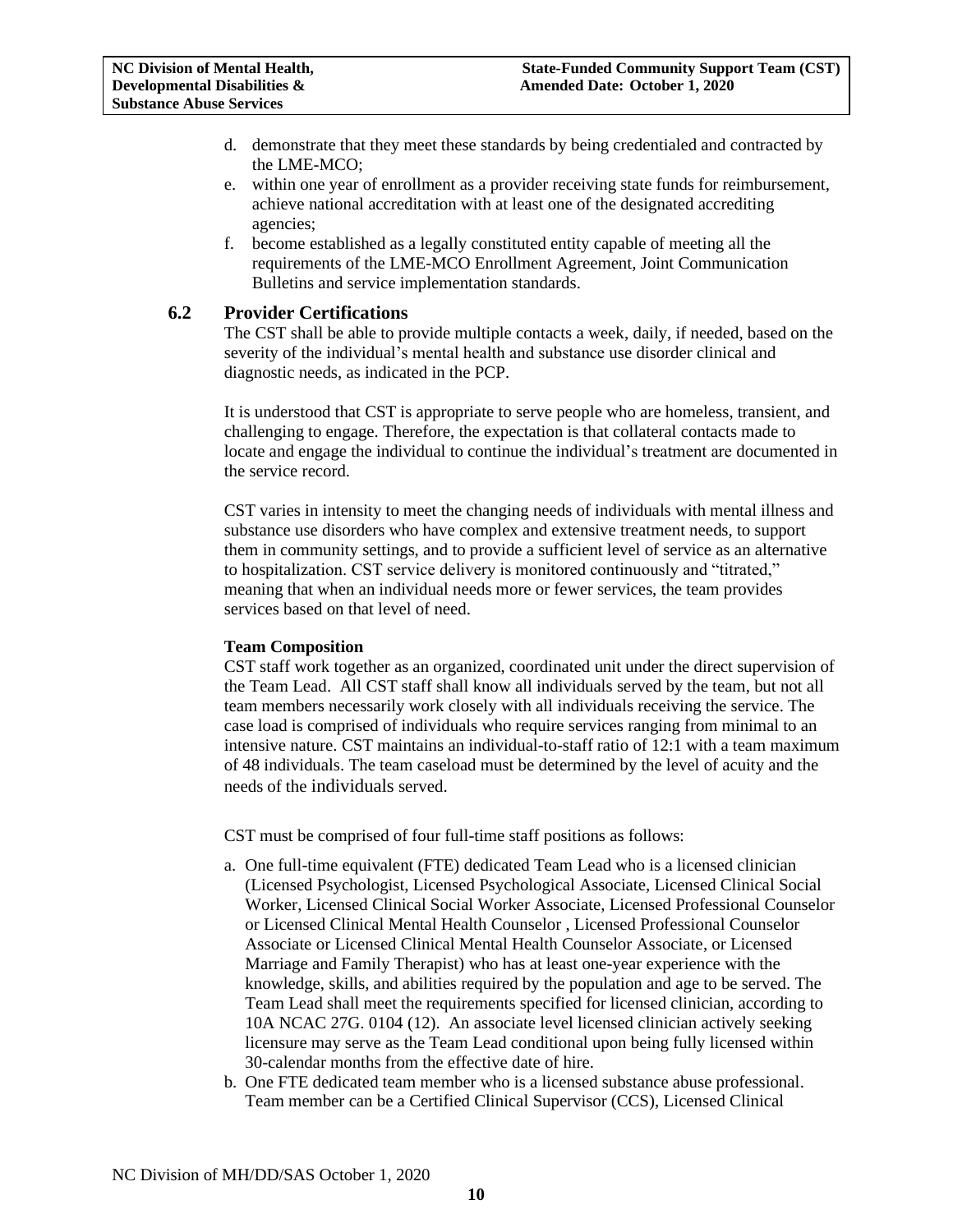Addiction Specialist (LCAS or LCAS-A), or a Certified Substance Abuse Counselor (CSAC) or a Certified Alcohol and Drug Counselor (CADC).

- c. Two FTE team members that are Qualified Professionals, Associate Professionals, Paraprofessionals or NC Certified Peer Support Specialist (NCCPSS). These team members shall have at least one-year of experience working with individuals with mental health or substance use disorders and have the knowledge, skills, and abilities required by the population and age to be served. These positions shall be filled by no more than four individuals.
- **Note:** To comply with NC General Assembly Session Law 2019-240 Senate Bill 537, licensure name for Licensed Professional Counselor (LPC) is amended to Licensed Clinical Mental Health Counselor (LCMHC) and Licensed Professional Counselor Associate (LPCA) is amended to Licensed Clinical Mental Health Counselor Associate (LCMHCA). The certification name for Certified Substance Abuse Counselor (CSAC) is amended to Certified Alcohol and Drug Counselor (CADC). Policy amendment(s) will be effective the date the related rule for 10A NCAC 27G is finalized.

The following charts reflect the activities and appropriate scopes of practice for the CST members:

| <b>Community Support Team</b> |                                                                                                                                                                                                  |  |  |
|-------------------------------|--------------------------------------------------------------------------------------------------------------------------------------------------------------------------------------------------|--|--|
| <b>Team Lead</b>              |                                                                                                                                                                                                  |  |  |
| $\bullet$                     | Drives the delivery of this service                                                                                                                                                              |  |  |
|                               | Provides individual therapy for individuals served by the team                                                                                                                                   |  |  |
| $\bullet$                     | Behavioral interventions such as modeling, behavior modification, behavior rehearsal                                                                                                             |  |  |
|                               | Designates the appropriate team staff so that specialized clinical expertise is applied as<br>clinically indicated for each individual                                                           |  |  |
|                               | Provides and coordinates the assessment and reassessment of the individual's clinical<br>needs                                                                                                   |  |  |
| $\bullet$                     | Provides clinical expertise and guidance to the CST members in the team's<br>interventions with the individual                                                                                   |  |  |
| $\bullet$                     | Provides the clinical supervision of all members of the team for the provision of this<br>service. An individual supervision plan is required for all CST members except the<br><b>Team Lead</b> |  |  |
| $\bullet$                     | Determines team caseload by the level of acuity and the needs of the individual served                                                                                                           |  |  |
| $\bullet$                     | Facilitates weekly team meetings of the CST                                                                                                                                                      |  |  |
|                               | Monitors and evaluates the services, interventions, and activities provided by the team                                                                                                          |  |  |
| $\bullet$                     | Completes functional needs assessment(s) to determine the scope and anticipated<br>outcomes to the services                                                                                      |  |  |

| <b>OP, Team Lead or</b>                            |  |  |  |
|----------------------------------------------------|--|--|--|
| <b>Licensed Substance Abuse Professional</b>       |  |  |  |
| • Provides psychoeducation as indicated in the PCP |  |  |  |
| Assists with crisis interventions<br>$\bullet$     |  |  |  |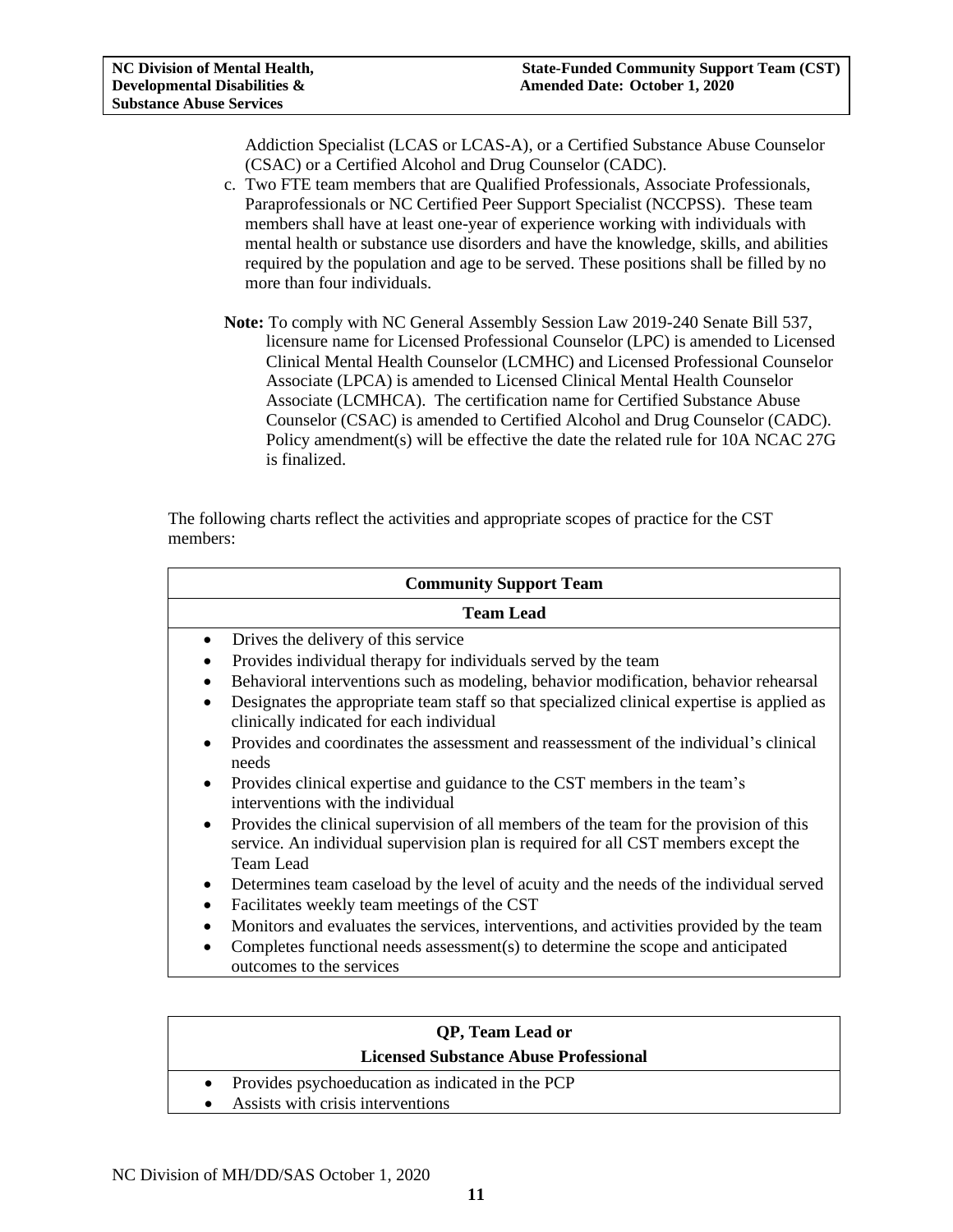- Assists the Team Lead with behavioral and substance use disorder treatment interventions
- Assists with the development of relapse prevention and disease management strategies
- Coordinates the initial and ongoing assessment activities
- Develops the initial PCP and its ongoing revisions and ensures its implementation
- Consults with identified medical (i.e., primary care and psychiatric) and non-medical providers, engages community and natural supports, and includes their input in the person-centered planning process
- Ensures linkage to the most clinically appropriate and effective services including arranging for psychological and psychiatric evaluations
- Monitors and documents the status of the individual's progress and the effectiveness of the strategies and interventions outlined in the PCP
- Completes functional needs assessment(s) to determine the scope and anticipated outcomes to the services

|           | AP, QP, Team Lead or                                                                                                                            |
|-----------|-------------------------------------------------------------------------------------------------------------------------------------------------|
|           | <b>Licensed Substance Abuse Professional</b>                                                                                                    |
| $\bullet$ | Provides psychoeducation as indicated in the PCP<br>Assists with crisis interventions                                                           |
|           | Assists the Team Lead with behavioral and substance use disorder treatment<br>interventions                                                     |
| $\bullet$ | Assists with the development of relapse prevention and disease management strategies                                                            |
| $\bullet$ | Participates in the initial development, implementation, and ongoing revision of the<br><b>PCP</b>                                              |
| $\bullet$ | Communicates the individual's progress and the effectiveness of the strategies and<br>interventions to the Team Lead as outlined in the PCP     |
|           | Provides intensive case management                                                                                                              |
| $\bullet$ | Linkage and referral to formal and informal supports                                                                                            |
| $\bullet$ | Monitoring and follow up                                                                                                                        |
| $\bullet$ | Completes functional needs assessment(s) to determine the scope and anticipated<br>outcomes to the services                                     |
| ٠         | Assist with the individual's housing search including engaging landlords to rent to<br>individuals and writing reasonable accommodation letters |
|           | Assist with connecting individuals to financial and in-kind resources to set up and<br>maintain their household                                 |
|           | Prevent and mitigate housing crises including being a point of contact for landlord<br>concerns                                                 |
|           | Assist with rehousing individuals if they are no longer able to stay in their unit due to<br>eviction or risk of eviction                       |
|           | Assist in developing daily living skills to stabilize and maintain housing                                                                      |

#### **Paraprofessional**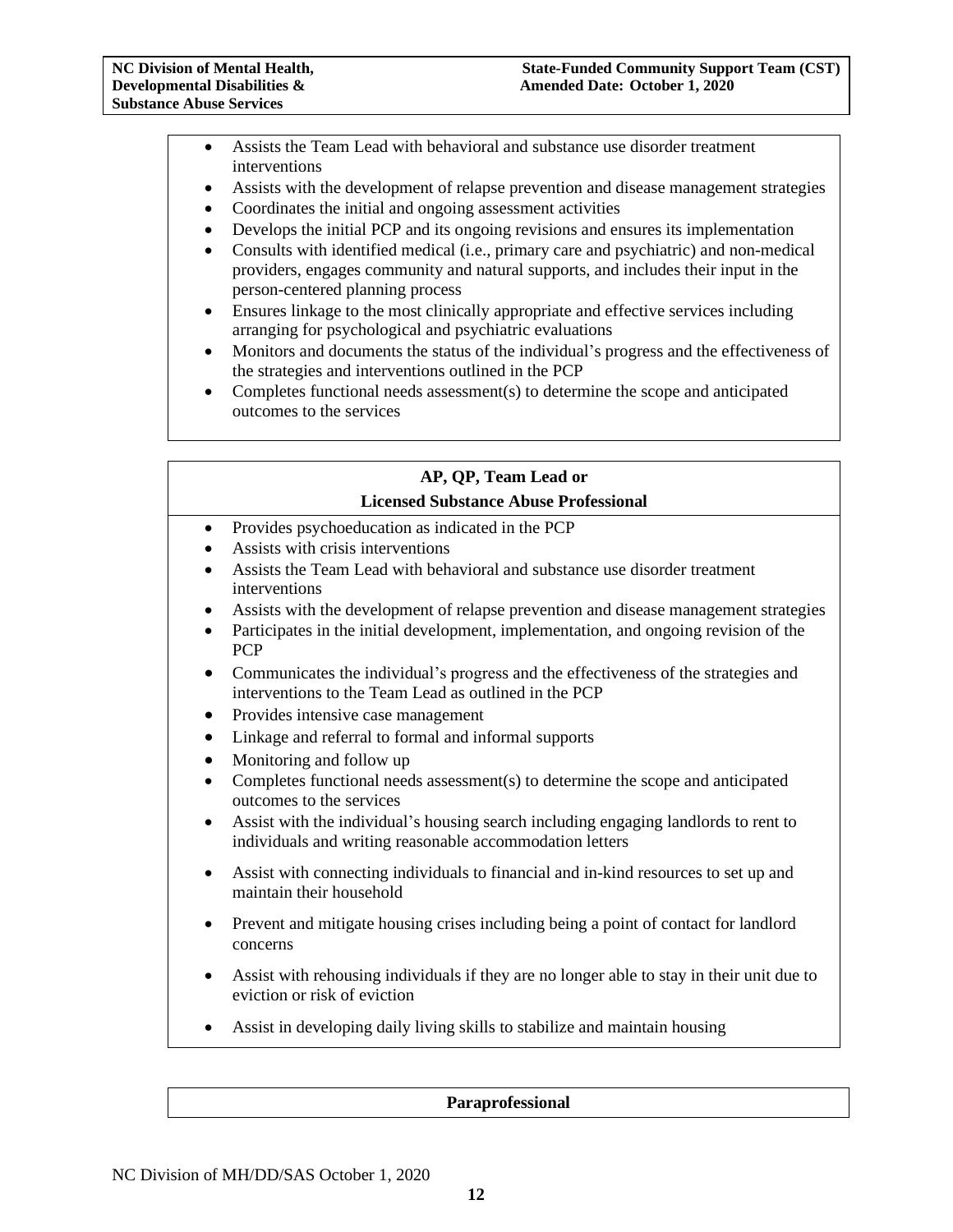- Provides psychoeducation as indicated in the PCP
- Assists with crisis interventions
- Assists the Team Lead with behavioral and substance use disorder interventions
- Assists with the development of relapse prevention and disease management strategies
- Participates in the initial development, implementation, and ongoing revision of the PCP
- Communicates the individual's progress and the effectiveness of the strategies and interventions to the Team Lead as outlined in the PCP

#### **Certified Peer Support Specialist**

- Serves as an active member of the CST, participates in team meetings, and provides input into the person-centered planning process
- Guides and encourages individuals to take responsibility for and actively participate in their own recovery
- Assists the individual with self-determination and decision-making
- Models recovery values, attitudes, beliefs, and personal action to encourage wellness and resilience
- Teaches and promotes self-advocacy to the individual
- Supports and empowers the individual to exercise his/her legal rights within the community
- Provides psychoeducation as indicated in the PCP
- Assists with crisis interventions
- Assists the Team Lead with behavioral and substance use disorder interventions
- Assists with the development of relapse prevention and disease management strategies
- Participates in the initial development, implementation, and ongoing revision of the PCP
- Communicates the individual's progress and the effectiveness of the strategies and interventions to the Team Lead as outlined in the PCP

#### **Supervision Requirements**

Clinical supervision for the CST Staff is provided by the licensed Team Lead who has the knowledge, skills, and abilities required by the population served. The licensed clinician facilitates a weekly face-to-face team meeting to ensure that the planned support interventions are provided; to allow the CST Staff to briefly discuss the status of all individuals receiving services; problem-solve emerging issues; and plan approaches to intervene and prevent crises**.** The Team Lead monitors the delivery of CST to ensure the interventions are provided effectively to help the individual restore community, daily living, personal, social and specific tenancy skills including obtaining and maintaining his or her own housing and develop natural supports, manage their illness, and reduce crises. Additional supervision or support may be provided as a group or with individual CST Staff as needed to address specific concerns or challenges.

\*Clinical and administrative supervision of CST is covered as an indirect cost and therefore, must not be billed separately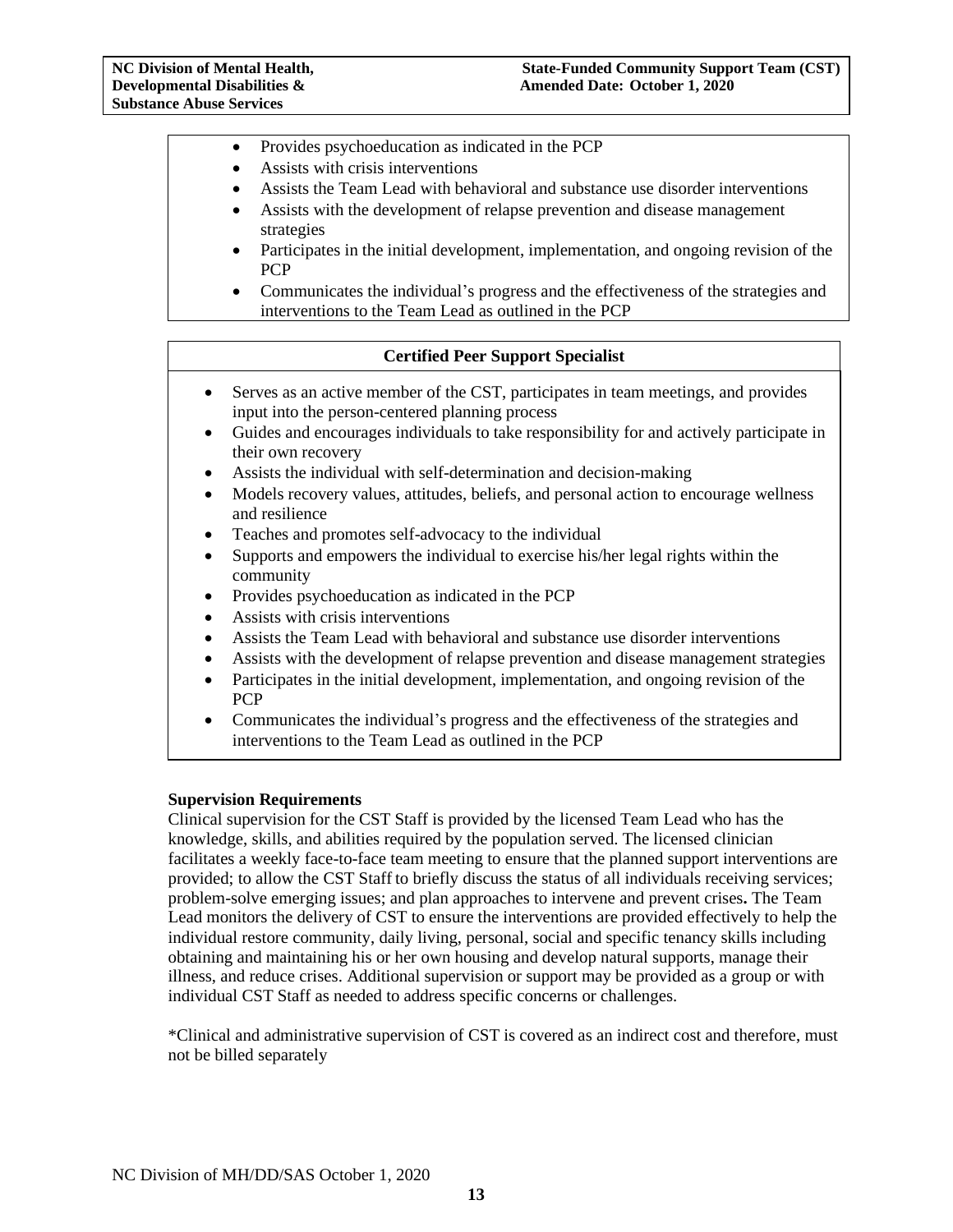# <span id="page-13-0"></span>**6.3 Program Requirements**

A face-to-face functional assessment is required to gather information to assist with determining the scope and anticipated outcome of the service. CST providers must use a functional assessment tool, recommended by the LME-MCO or DHHS, that contains the following domains:

- a. Housing;
- b. Personal Care;
- c. Money Management;
- d. Safety;
- e. Transportation;
- f. Communication;
- g. Health Awareness;
- h. Leisure;
- i. Vocational or Educational; and
- j. Self-Advocacy/Rights

The functional assessment is administered during the initial 60-calendar days of treatment and up to every 90-calendar days thereafter.

- a. Development of a PCP through initial engagement with the individual and promotion of their active participation in their plan. This consists of assisting the individual to identify their preferences, desired community social roles, activities, and relationships, potential community supports, their strengths and barriers to their recovery adaptions in behavior and restoration of skills to overcome barriers.
- b. Skills Development targeted at ONE or more of the following areas:
	- 1. the restoration of daily living skills (health, mental health and SUD; Focus on chronic illness education, money and benefits management, securing and maintaining housing or other living environment, personal responsibility, nutrition, menu planning and grocery shopping, personal hygiene and grooming).
	- 2. the restoration of appropriate social and role functioning in various community settings, communication and interpersonal relationships, the use of community services; role, rights, responsibilities of tenancy, and the development of appropriate personal and natural support networks;
	- 3. accessing and using appropriate mainstream medical, dental, mental health and SUD services;
	- 4. accessing, renewing, and using appropriate public entitlements and resources such as Social Security, Section 8, meeting requirements for securing and retaining affordable housing, transportation and food stamps;
	- 5. the restoration of wellness and use of recreational and leisure time and resources;
	- 6. skill training in maintaining relationships, self-advocacy and assertiveness in dealing with citizenship, legal, tenancy or other social and personal needs;
	- 7. skills of negotiating for accommodations related to their disabling condition and landlord, neighbor, employer relationships;
	- 8. the restoration of cognitive and behavior skills such as, the handling of emergencies, requesting reasonable accommodations, emergency preparedness and problem solving;
	- 9. wellness recovery focused on practicing stress management activities, managing chronic conditions, developing wellness and recovery plans, establishing and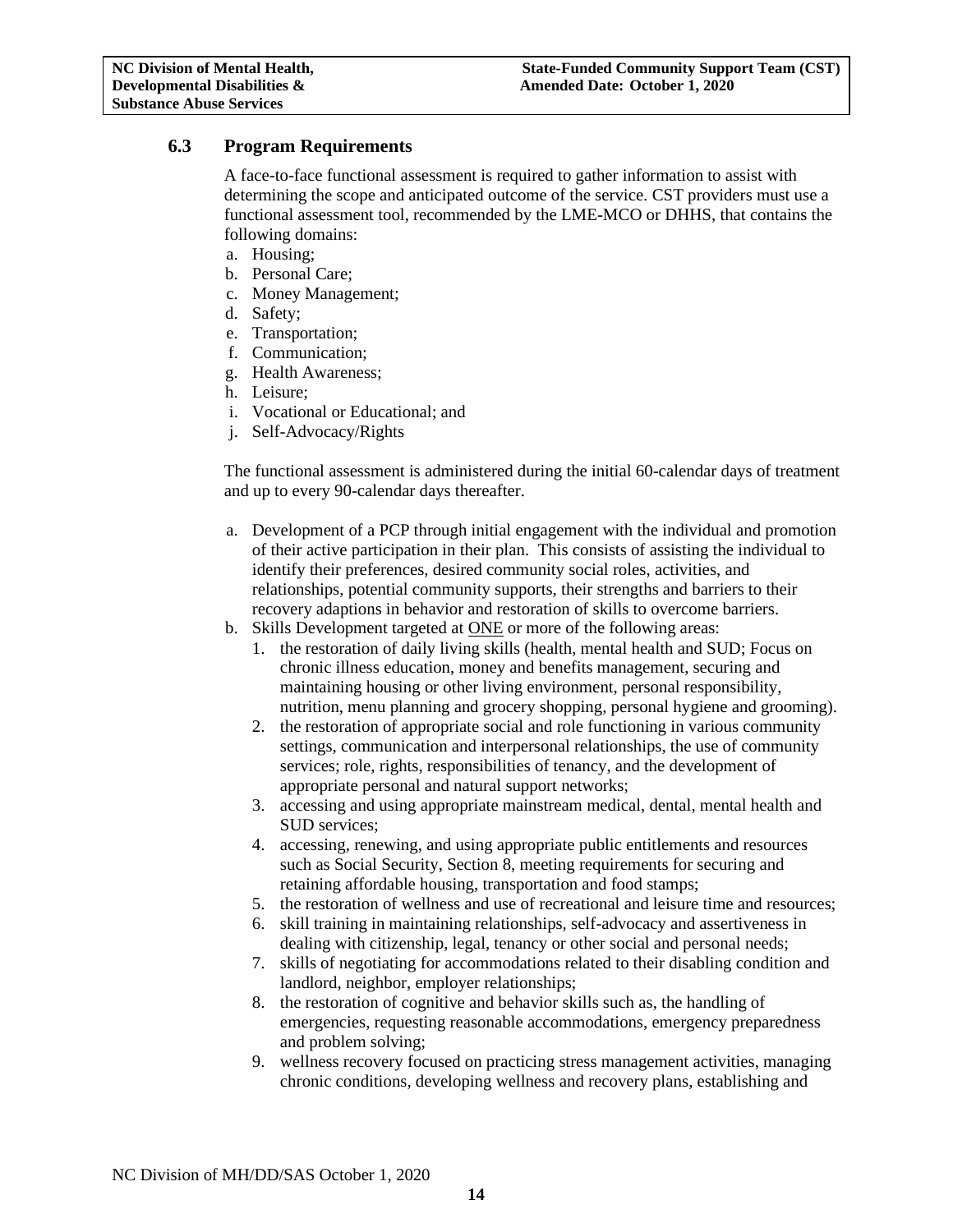maintaining regular exercise, participating in spiritual or religious community; and

10. the restoration of work and education readiness such as: improving communication skills, personal hygiene and dress, time management, other related skills preparing the individual to take advantage of employment services or employment and educational opportunities.

Symptom Management and Recovery training and support. This consists of:

- a. Symptom monitoring and self-management of mental health and SUD symptoms, that consists of identifying and minimizing of the negative effects of psychiatric or SUD symptoms which interfere with the individual's daily living including securing and sustaining their living arrangements and assisting the individual to identify and minimize their symptoms and potentially harmful behaviors;
- b. Medication management;
- c. Education and training on mental illness, SUDs, relapse identification, prevention and the promotion of recovery; and
- d. Interventions that are evidence-based practices demonstrating effectiveness as a treatment or intervention for specific problems. These consist of: (1) motivational enhancement for eliciting behavior changes by helping individuals explore and resolve their ambivalence and achieve lasting change for a range of problematic behaviors; (2) cognitive-behavioral and behavioral shaping interventions that replace undesirable, unhealthy or unproductive behaviors with more desirable and effective ones through positive or negative reinforcement and cognitive restructuring approaches; (3) evidence based practices for working with individuals with co-occurring mental health and substance use disorders; and (4) harm reduction and implementing practices or programs that address the adverse effects of drug use such as overdose, HIV, hepatitis C, addiction, and incarceration.

Crisis Intervention: Face-to-face, short term interventions with an individual who is experiencing increased distress or an active state of crisis. Interventions and strategies consist of:

- a. Development and implementation of the individual's PCP comprehensive crisis plan, WRAP plan or Psychiatric Advance Directive;
- b. Brief, situational assessment;
- c. Verbal interventions to de-escalate the crisis;
- d. Interventions to mobilize support systems
- e. Relapse prevention planning
- f. Requesting assistance from and making referrals to alternative services at the appropriate level; and
- g. Assistance with addressing any other services or resources related issues, including medical, benefits, housing, or personal issues that may have occurred during the crisis.

Coordinating and managing services by:

- a. Providing oversight for the integrated implementation of goals, objectives and strategies identified in the individual's service agreement;
- b. Assuring stated measurable goals, objectives and strategies are met within established timeframes;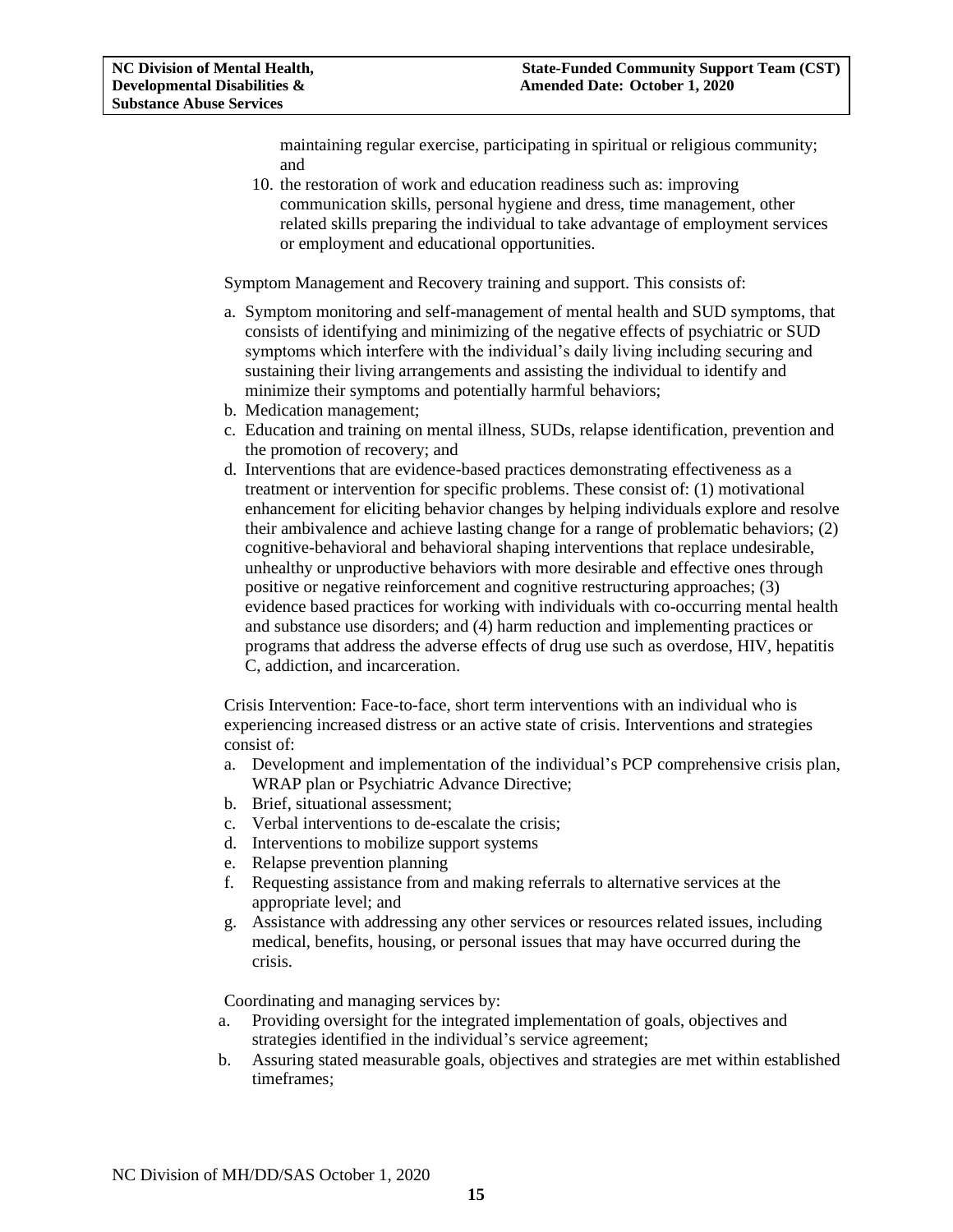- c. Assuring all service activities such as collaborative consultation and guidance to other staff and agencies serving the individual and family, as appropriate;
- d. Coordination to gain access and maintain housing, education, necessary rehabilitative and medical services, transportation, wellness and recovery services and benefits access; and
- e. Monitoring and follow up to determine if the services accessed have adequately met the individual's needs.

|  | <b>Training Requirements</b> |
|--|------------------------------|
|--|------------------------------|

| <b>Time</b><br>Frame                                                      | <b>Training Required</b>                                                                                                                                                                                                                                                                                                                                                                                                                                                                                                                                                                                                                                                                                                                                                                                 | <b>Who</b>                                                                                                                  | <b>Total</b><br><b>Minimum</b><br><b>Hours</b><br><b>Required</b>                                                                 |
|---------------------------------------------------------------------------|----------------------------------------------------------------------------------------------------------------------------------------------------------------------------------------------------------------------------------------------------------------------------------------------------------------------------------------------------------------------------------------------------------------------------------------------------------------------------------------------------------------------------------------------------------------------------------------------------------------------------------------------------------------------------------------------------------------------------------------------------------------------------------------------------------|-----------------------------------------------------------------------------------------------------------------------------|-----------------------------------------------------------------------------------------------------------------------------------|
| Within 30<br>calendar                                                     | • 3 hours CST Service Definition Required Components<br>■ 3 hours of Crisis Response                                                                                                                                                                                                                                                                                                                                                                                                                                                                                                                                                                                                                                                                                                                     | • All Staff                                                                                                                 | 6 hours                                                                                                                           |
| days of<br>hire to<br>provide<br>service                                  | • 3 hours of PCP Instructional Elements                                                                                                                                                                                                                                                                                                                                                                                                                                                                                                                                                                                                                                                                                                                                                                  | ■ CST Team<br>Lead<br>$\bullet$ OPs<br>responsible<br>for PCP                                                               | 3 hours                                                                                                                           |
|                                                                           |                                                                                                                                                                                                                                                                                                                                                                                                                                                                                                                                                                                                                                                                                                                                                                                                          |                                                                                                                             |                                                                                                                                   |
| Within 90<br>calendar<br>days of<br>hire to<br>provide<br>this<br>service | ■ 13 hours of Introductory Motivational Interviewing* (MI)<br>(mandatory 2-day training)<br>• 15 hours of Permanent Supportive Housing Training<br>• 3 hours of Basics of Psychiatric Rehabilitation and<br><b>Functional Assessments</b><br><sup>3</sup> 3 hours of Trauma Informed Care<br>• 12 hours of Designated therapies, practices or models<br>below specific to the population(s) to be served by each<br>CST Team. Practices or models must be treatment focused<br>models, not prevention:<br>Cognitive Behavior Therapy:<br>Trauma-Focused Therapy (For Example: Seeking<br>Safety, TARGET, TREM, Prolonged Exposure Therapy<br>for PTSD:) or<br>Illness Management and Recovery (SAMHSA Toolkit<br>http://mentalhealth.samhsa.gov/cmhs/CommunitySupport/toolkits/il<br>lness/default.asp). | • All Staff<br>CST Team<br>Lead<br>$\blacksquare$ OP<br>$\blacksquare$ AP<br>Licensed<br>Substance<br>Abuse<br>Professional | 46 hours<br>*12 hours or<br>commensurate<br>to the hours<br>required to<br>complete the<br>evidenced<br>based treatment<br>model. |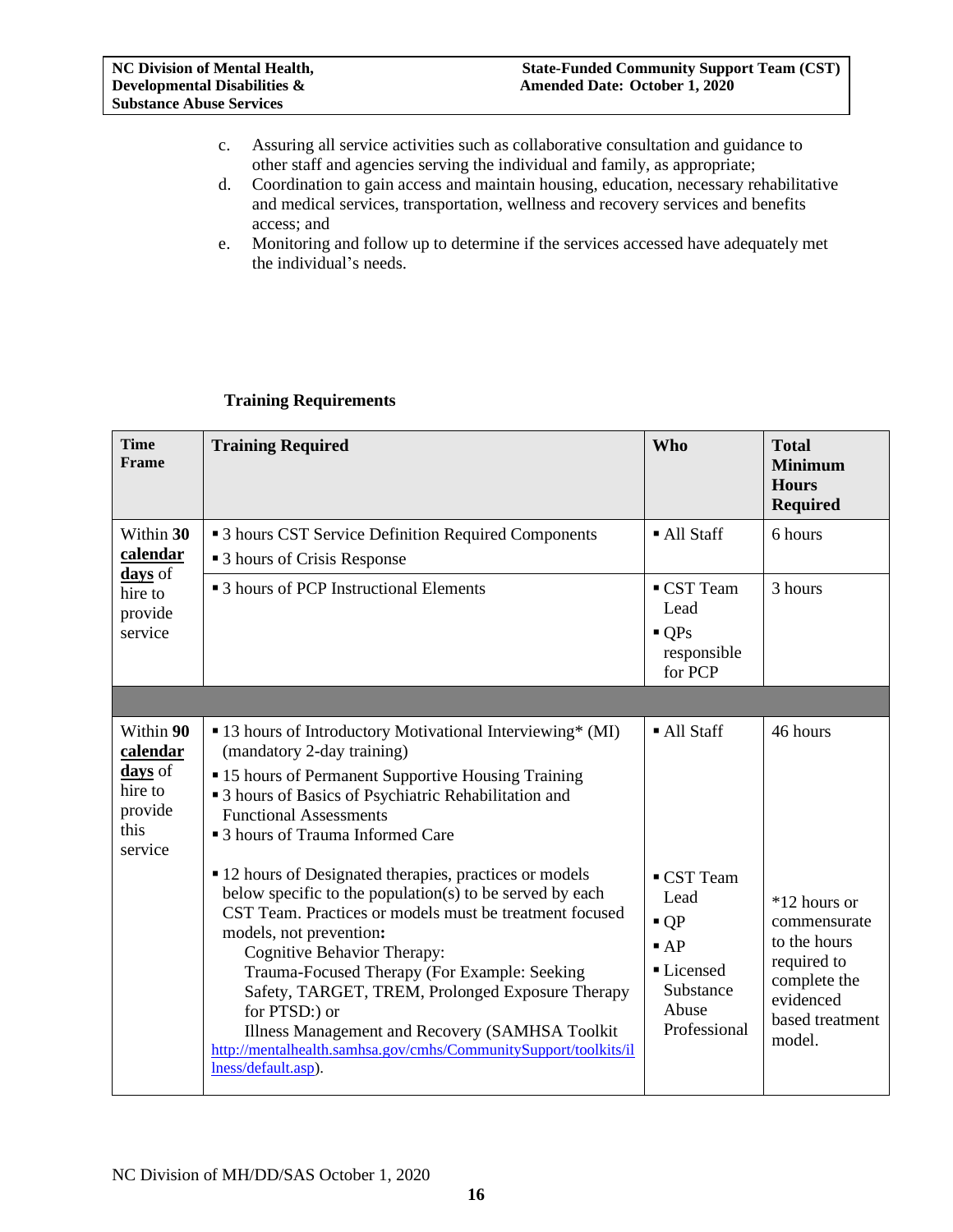| <b>Time</b><br>Frame | <b>Training Required</b>                                                                                                                                                                                                                                                                   | <b>Who</b>                                                             | <b>Total</b><br><b>Minimum</b><br><b>Hours</b><br><b>Required</b> |
|----------------------|--------------------------------------------------------------------------------------------------------------------------------------------------------------------------------------------------------------------------------------------------------------------------------------------|------------------------------------------------------------------------|-------------------------------------------------------------------|
|                      | <sup>•</sup> 6 hours of Basic ASAM Criteria                                                                                                                                                                                                                                                | ■ CST Team<br>Lead<br>■ Licensed<br>Substance<br>Abuse<br>Professional | 6 hours                                                           |
| <b>Annually</b>      | • Follow up training and ongoing continuing education<br>required for fidelity to chosen modality*** (If no<br>requirements are designated by developers of that modality,<br>a minimum of 10 hours of continuing education in<br>components of the selected modality must be completed.). | All CST<br><b>Staff</b>                                                | 10 hours***                                                       |

\*Provider must demonstrate documentation and hours reflect completion of chosen evidence-based treatment model.

\*\* Motivational Interviewing training must be provided by a Motivational Interviewing Network of Trainers (MINT) trainer.

\*\*\*Modalities must be ONE of the following: Cognitive Behavioral Therapy, Trauma Focused Therapy, and Illness Management and Recovery (SAMHSA Toolkit).

> Annual training for CST Staff shall be training that is appropriate for the population being served.

Trauma-focused therapy and Illness Management and Recovery training must be delivered by a trainer who meets the qualifications of the developer of the specific therapy, practice or model and meets the training standard of the specific therapy, practice or model. If no specific trainer qualifications are specified by the model, then the training must be delivered by a licensed professional.

The initial training requirements may be waived by the hiring agency if the team member can produce documentation certifying that training was completed no more than 24 months prior to hire date.

Licensed (or associate level licensed, under supervision) staff shall be trained in and provide the aspects of these practice(s) or model(s) that require licensure, such as individual therapy or other therapeutic interventions falling within the scope of practice. It is expected that licensed (or associate level licensed, under supervision) staff shall practice within their scope of practice.

Non-licensed staff (QPs, APs, PP, NCPSS) shall be trained in and provide only the aspects of these practice(s) or model(s) that do not require licensure and are within the scope of their education, training, and expertise. Non-licensed staff must practice under supervision per the policy. It is the responsibility of the licensed (or Associate Level licensed, under supervision) supervisor and the CABHA Clinical Director to ensure that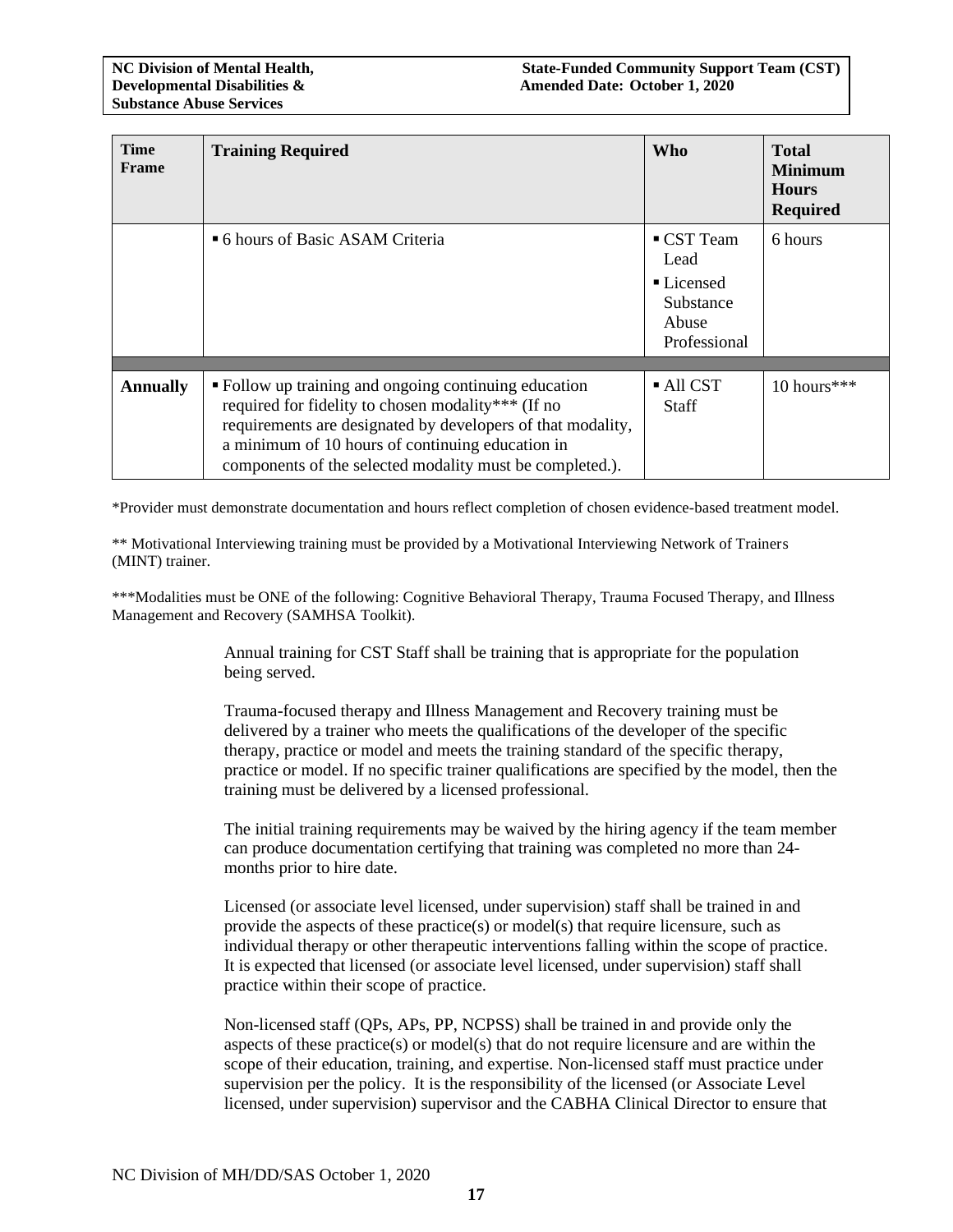the non-licensed staff practice within the scope of their education, training, and expertise and are not providing any services that require licensure.

All the follow up training, clinical supervision, or ongoing continuing education requirements for fidelity of the clinical model or EBP(s) must be followed.

#### **Expected Outcomes**

The expected clinical outcomes for this service are specific to recommendations resulting from clinical assessments and meeting the identified goals in the individual's PCP.

Expected outcomes are the following:

- a. increased ability to function in the major life domains (emotional, social, safety, housing, medical or health, educational, vocational, and legal) as identified in the PCP;
- b. reduced symptomatology;
- c. decreased frequency or intensity of crisis episodes;
- d. increased ability to function as demonstrated by community participation (time spent working, going to school, or engaging in social activities);
- e. increased ability to live as independently as possible, with natural and social supports;
- f. engagement in the recovery process;
- g. increased identification and self-management of triggers, cues, and symptoms;
- h. increased ability to function in the community and access financial entitlements, housing, work, and social opportunities;
- i. increased coping skills and social skills that mitigate life stresses resulting from the individual's diagnostic and clinical needs;
- j. increased ability to use strategies and supportive interventions to maintain a stable living arrangement; and
- k. decreased criminal justice involvement related to the individual's mental health or substance use disorder diagnosis.

# <span id="page-17-1"></span><span id="page-17-0"></span>**7.0 Additional Requirements**

#### **7.1 Compliance**

Provider(s) shall comply with the following in effect at the time the service is rendered:

- a. All applicable agreements, federal, state and local laws and regulations including the Health Insurance Portability and Accountability Act (HIPAA) and record retention requirements; and
- b. All NC DMH/DD/SAS's clinical policies (service definitions), guidelines, policies, provider manuals, implementation updates, and bulletins.

# <span id="page-17-2"></span>**8.0 Policy Implementation and History**

**Original Effective Date:** July 1, 2010

**History:**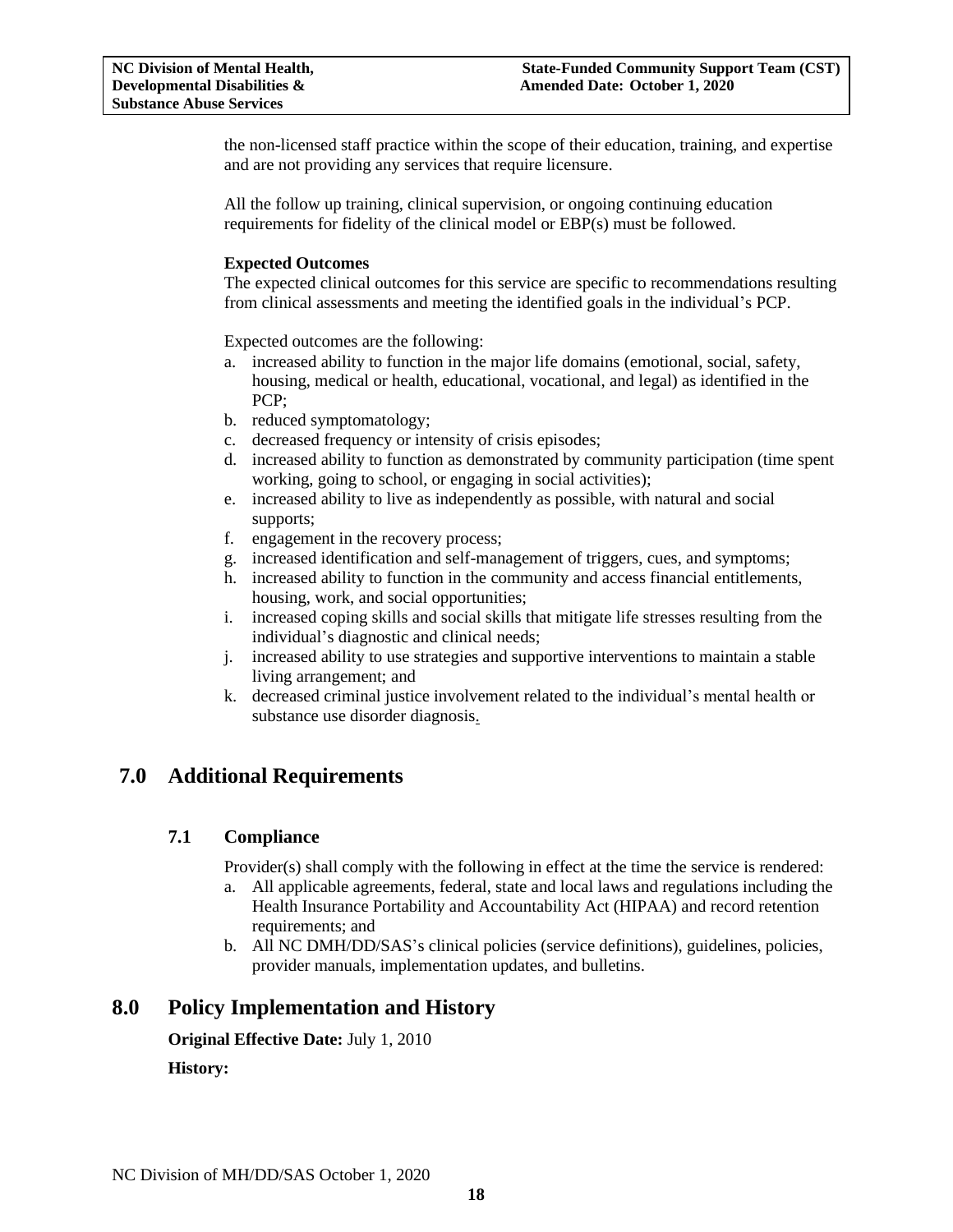| <b>Date</b> | <b>Section or</b>   | <b>Change</b>                                     |  |
|-------------|---------------------|---------------------------------------------------|--|
|             | <b>Subsection</b>   |                                                   |  |
|             | <b>Amended</b>      |                                                   |  |
| 11/01/2019  | <b>All Sections</b> | The existing Service definition, Community        |  |
|             | and                 | Support Team removed from the State-Funded        |  |
|             | Attachment(         | <b>Enhanced Mental Health and Substance Abuse</b> |  |
|             | s)                  | Services 2017 manual, to become a stand-alone     |  |
|             |                     | clinical coverage policy, State-Funded            |  |
|             |                     | Community Support Team (CST).                     |  |
| 11/01/2019  | Attachment          | Updated policy template language "Unless          |  |
|             | A                   | directed otherwise, Institutional Claims          |  |
|             |                     | must be billed according to the National          |  |
|             |                     | Uniform Billing Guidelines. All claims            |  |
|             |                     |                                                   |  |
|             |                     | must comply with National Coding                  |  |
|             |                     | Guidelines".                                      |  |
|             |                     |                                                   |  |
| 12/15/19    | Attachment          | Added Note: DMH/DD/SAS will not                   |  |
|             | A                   | reimburse for conversion therapy.                 |  |
| 10/01/2020  | Subsection          | Added: "Licensed Clinical Mental Health           |  |
|             | 6.2                 | Counselor", "Licensed Clinical Mental             |  |
|             |                     | Health Counselor Associate" and "Certified        |  |
|             |                     | Alcohol and Drug Counselor (CADC)" to             |  |
|             |                     | comply with NC General Assembly Session           |  |
|             |                     | Law 2019-240 Senate Bill 537. Policy              |  |
|             |                     | amendment(s) will be effective the date the       |  |
|             |                     | related rule for 10A NCAC 27G is finalized.       |  |
| 10/01/2020  | Subsection          | Added: Note: To comply with NC General            |  |
|             | 6.2                 |                                                   |  |
|             |                     | Assembly Session Law 2019-240 Senate              |  |
|             |                     | Bill 537, licensure name for Licensed             |  |
|             |                     | Professional Counselor (LPC) is amended           |  |
|             |                     | to Licensed Clinical Mental Health                |  |
|             |                     | Counselor (LCMHC) and Licensed                    |  |
|             |                     | Professional Counselor Associate (LPCA) is        |  |
|             |                     | amended to Licensed Clinical Mental               |  |
|             |                     | Health Counselor Associate (LCMHCA).              |  |
|             |                     | The certification name for Certified              |  |
|             |                     | Substance Abuse Counselor (CSAC) is               |  |
|             |                     | amended to Certified Alcohol and Drug             |  |
|             |                     | Counselor (CADC). Policy amendment(s)             |  |
|             |                     | will be effective the date the related rule for   |  |
|             |                     | 10A NCAC 27G is finalized.                        |  |
| 10/01/2020  | Attachment          | Added: "Certified Alcohol and Drug                |  |
|             | A                   | Counselor" to comply with NC General              |  |
|             |                     | Assembly Session Law 2019-240 Senate              |  |
|             |                     |                                                   |  |
|             |                     | Bill 537. Policy amendment(s) will be             |  |
|             |                     | effective the date the related rule for 10A       |  |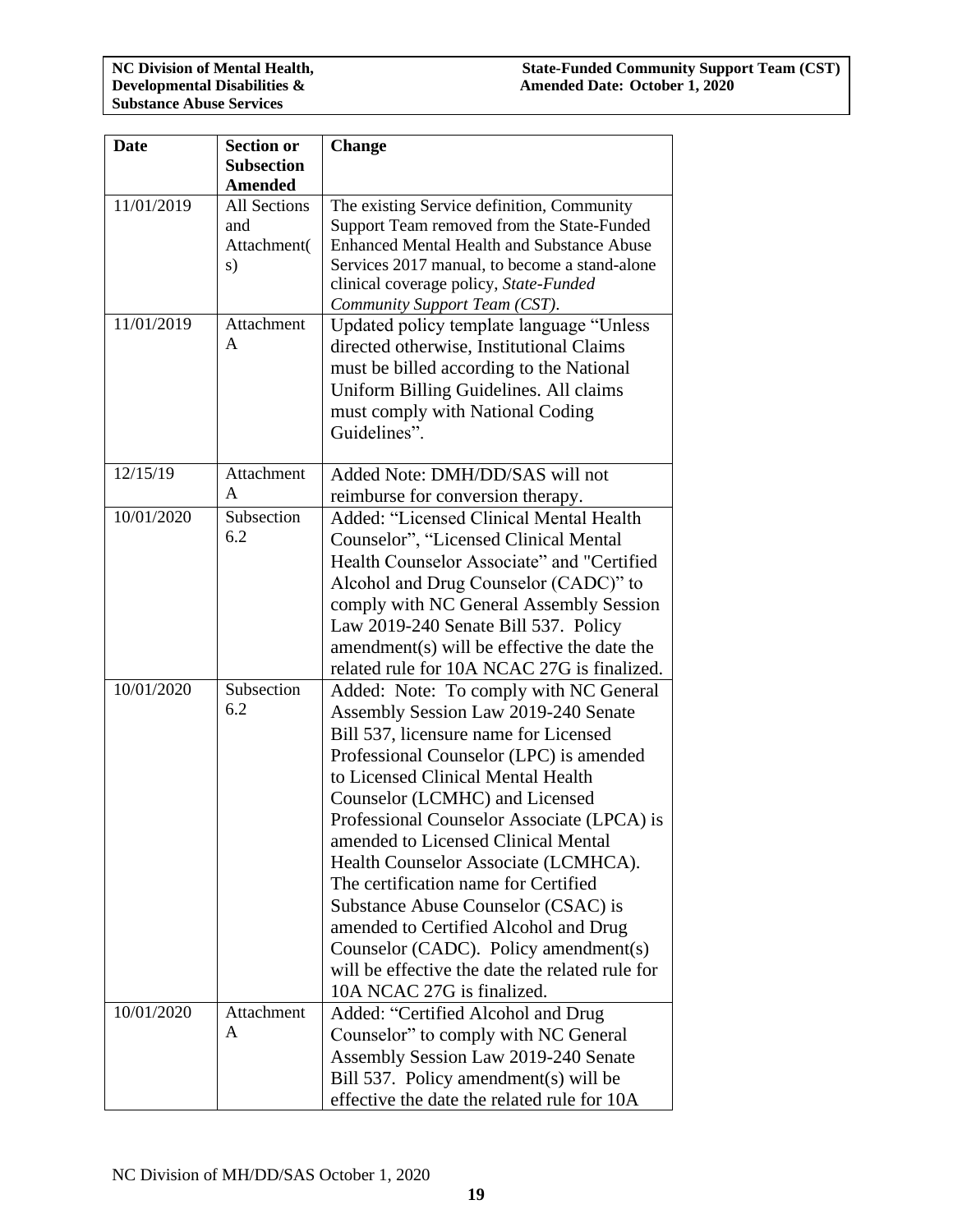**Developmental Disabilities &**<br>Substance Abuse Services

#### **NC Division of Mental Health, State-Funded Community Support Team (CST) Developmental Disabilities & Amended Date: October 1, 2020**

| <b>Date</b> | <b>Section or</b><br><b>Subsection</b><br>Amended | <b>Change</b>          |
|-------------|---------------------------------------------------|------------------------|
|             |                                                   | NCAC 27G is finalized. |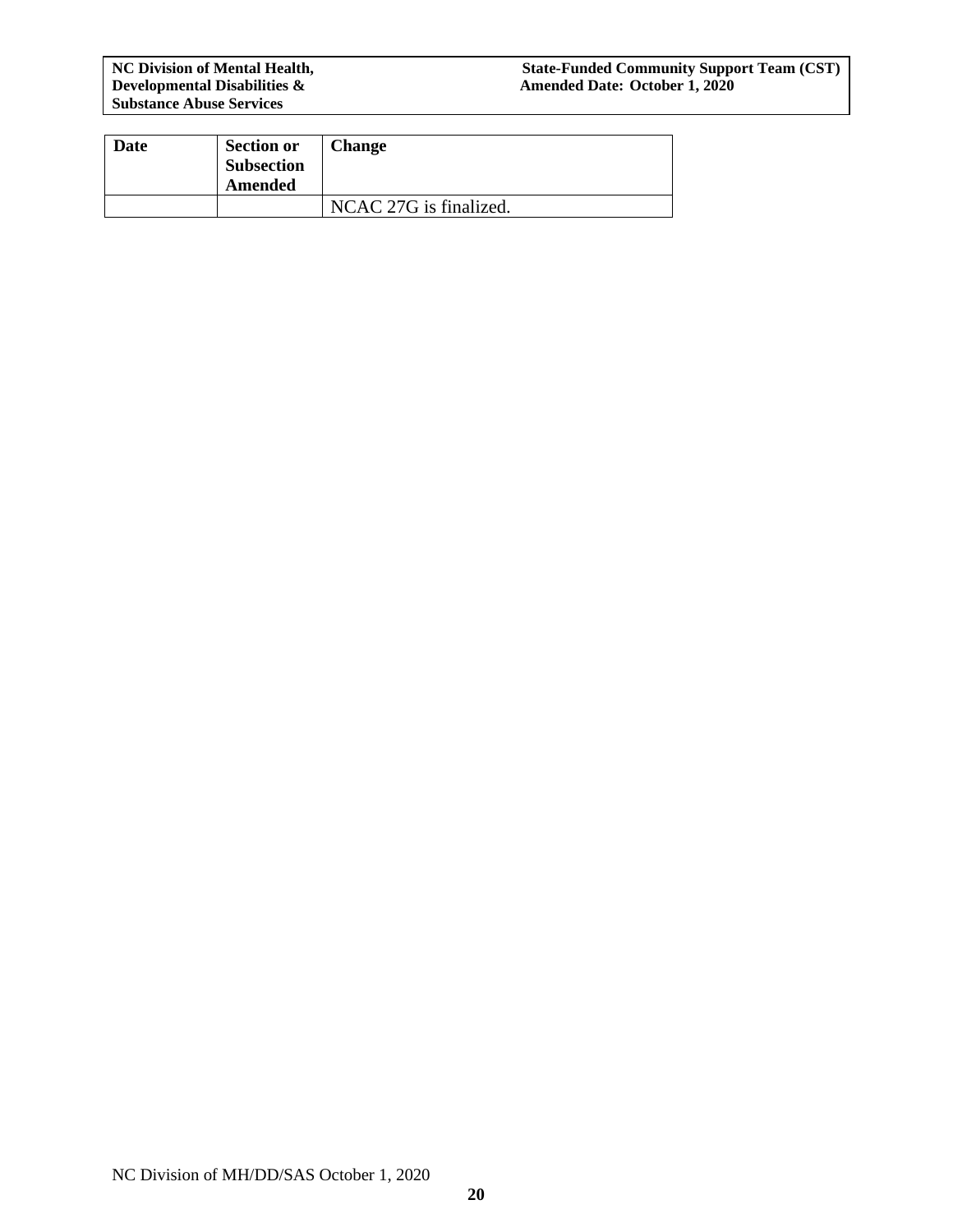# **Attachment A: Claims-Related Information**

<span id="page-20-0"></span>Provider(s) shall comply with the, *NCTracks Provider Claims and Billing Assistance Guide*, joint communication bulletins, fee schedules, NC DMH/DD/SAS service definitions and any other relevant documents for specific coverage and reimbursement for state funds:

### <span id="page-20-1"></span>**A. Claim Type**

Professional (837P transaction)

Institutional (837I transaction)

Unless directed otherwise, Institutional Claims must be billed according to the National Uniform Billing Guidelines.

All claims must comply with National Coding Guidelines.

## <span id="page-20-2"></span>**B. International Classification of Diseases and Related Health Problems, Tenth Revisions, Clinical Modification (ICD-10-CM) and Procedural Coding System (PCS)**

Provider(s) shall report the ICD-10-CM and Procedural Coding System (PCS) to the highest level of specificity that supports medical necessity. Provider(s) shall use the current ICD-10 edition and any subsequent editions in effect at the time of service. Provider(s) shall refer to the applicable edition for code description, as it is no longer documented in the policy.

### <span id="page-20-3"></span>**C. Code(s)**

Provider(s) shall report the most specific billing code that accurately and completely describes the procedure, product or service provided. Provider(s) shall use the Current Procedural Terminology (CPT), Health Care Procedure Coding System (HCPCS), and UB-04 Data Specifications Manual (for a complete listing of valid revenue codes) and any subsequent editions in effect at the time of service. Provider(s) shall refer to the applicable edition for the code description, as it is no longer documented in the policy.

If no such specific CPT or HCPCS code exists, then the provider(s) shall report the procedure, product or service using the appropriate unlisted procedure or service code.

| <b>HCPCS</b> Code(s) | <b>Billing Unit</b>                   |
|----------------------|---------------------------------------|
| 1 H <sub>2015</sub>  | $1 \text{ unit} = 15 \text{ minutes}$ |

#### **Unlisted Procedure or Service**

**CPT:** The provider(s) shall refer to and comply with the Instructions for Use of the CPT Codebook, Unlisted Procedure or Service, and Special Report as documented in the current CPT in effect at the time of service.

**HCPCS:** The provider(s) shall refer to and comply with the Instructions for Use of HCPCS National Level II codes, Unlisted Procedure or Service and Special Report as documented in the current HCPCS edition in effect at the time of service.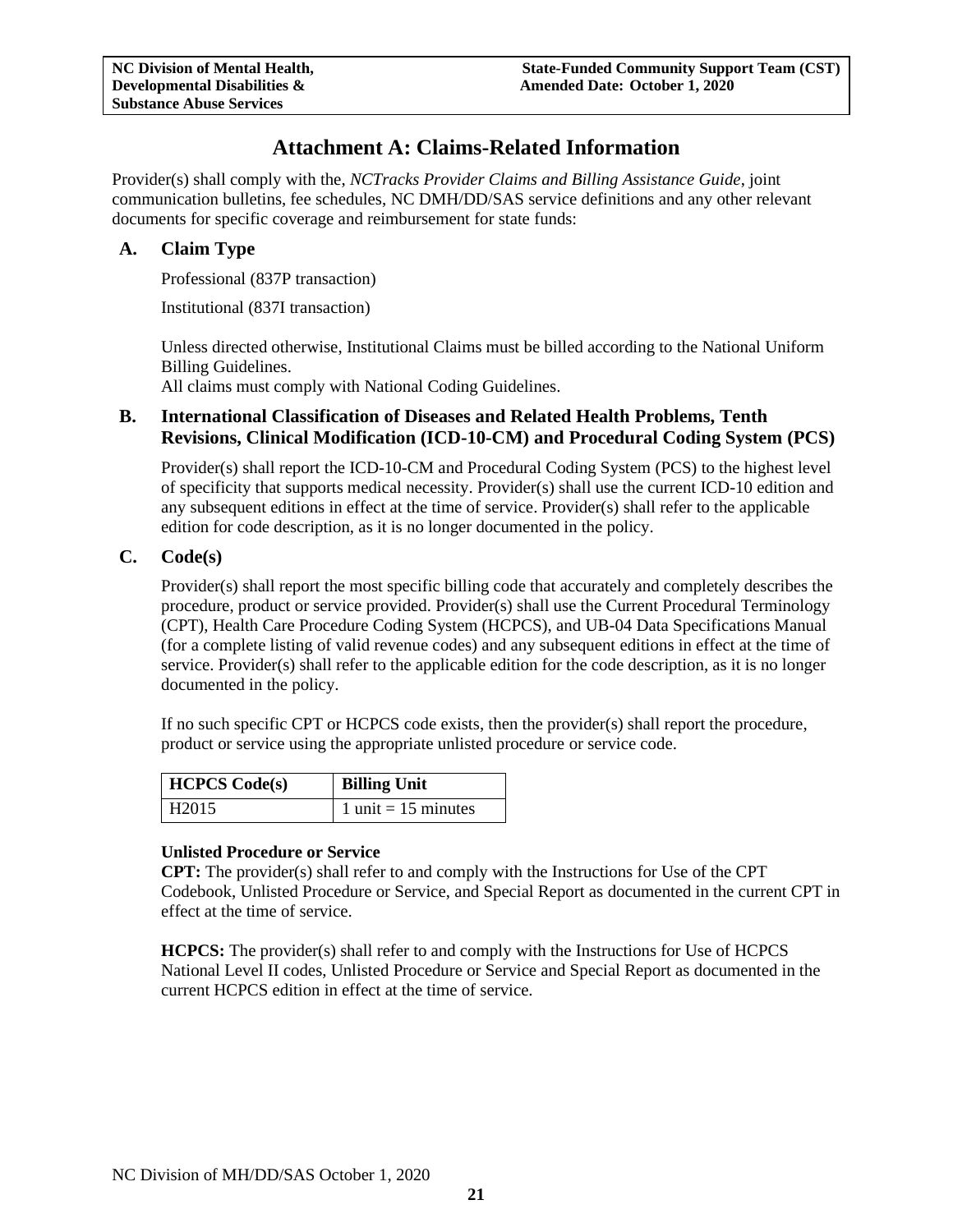# <span id="page-21-0"></span>**D. Modifiers**

| <b>Team Staffing Description</b>                    | <b>HCPCS</b>      | <b>HCPCS</b>      |
|-----------------------------------------------------|-------------------|-------------------|
|                                                     | <b>Modifier 1</b> | <b>Modifier 2</b> |
| Licensed Team Lead                                  | <b>HT</b>         | HO                |
| Licensed Clinical Addictions Specialist, Licensed   | <b>HT</b>         | HF                |
| Clinical Addictions Specialist-Associate, Certified |                   |                   |
| Clinical Supervisor, or Certified Substance Abuse   |                   |                   |
| Counselor or Certified Alcohol and Drug Counselor   |                   |                   |
| Qualified Professional or Associate Professional    | <b>HT</b>         | HN                |
| NC Peer Support Specialist                          | <b>HT</b>         | U1                |
| Paraprofessional                                    | <b>HT</b>         | <b>HM</b>         |

# <span id="page-21-1"></span>**E. Billing Units**

Provider(s) shall report the appropriate code(s) used which determines the billing unit(s). Units are billed in 15-minute increments.

LME-MCOs and provider agencies shall monitor utilization of service by conducting record reviews and internal audits of units of service billed. LME-MCOs shall assess their network providers' adherence to service guidelines to assure quality services for individuals.

### <span id="page-21-2"></span>**F. Place of Service**

CST is a direct and indirect periodic rehabilitative service in which CST members provide medically necessary services and interventions that address the diagnostic and clinical needs of the individual and help the individual successfully transition to community living. CST members also arrange, coordinate, and monitor services on behalf of the individual. CST provider shall deliver services in various environments, such as, primary private residences, schools, courts, homeless shelters, street locations, and other community settings.

Program services are primarily delivered face to face with the individual and in locations outside the agency's facility. The aggregate services delivered by the credentialed provider site must be assessed and document annually by each credentialed provider site using the following quality assurance benchmarks:

- a. At least 75% of CST services must be delivered face-to-face by the team with the individual receiving this service. The remaining time may either be by phone or collateral contact; and
- b. At least 75% of staff time must be spent working outside of the agency's facility with or on behalf of the individual receiving this service.

CST also contains telephone time with the individual and collateral contact with persons who assist the individual in meeting the individual's rehabilitation goals specified in the PCP. CST provides participation and ongoing clinical involvement in activities and meetings for the planning, development, implementation and revision of the individual's PCP.

Providers that deliver CST shall provide "first responder" crisis response 24-hours a day, 7 days a week, 365 days a year, to an individual receiving this service.